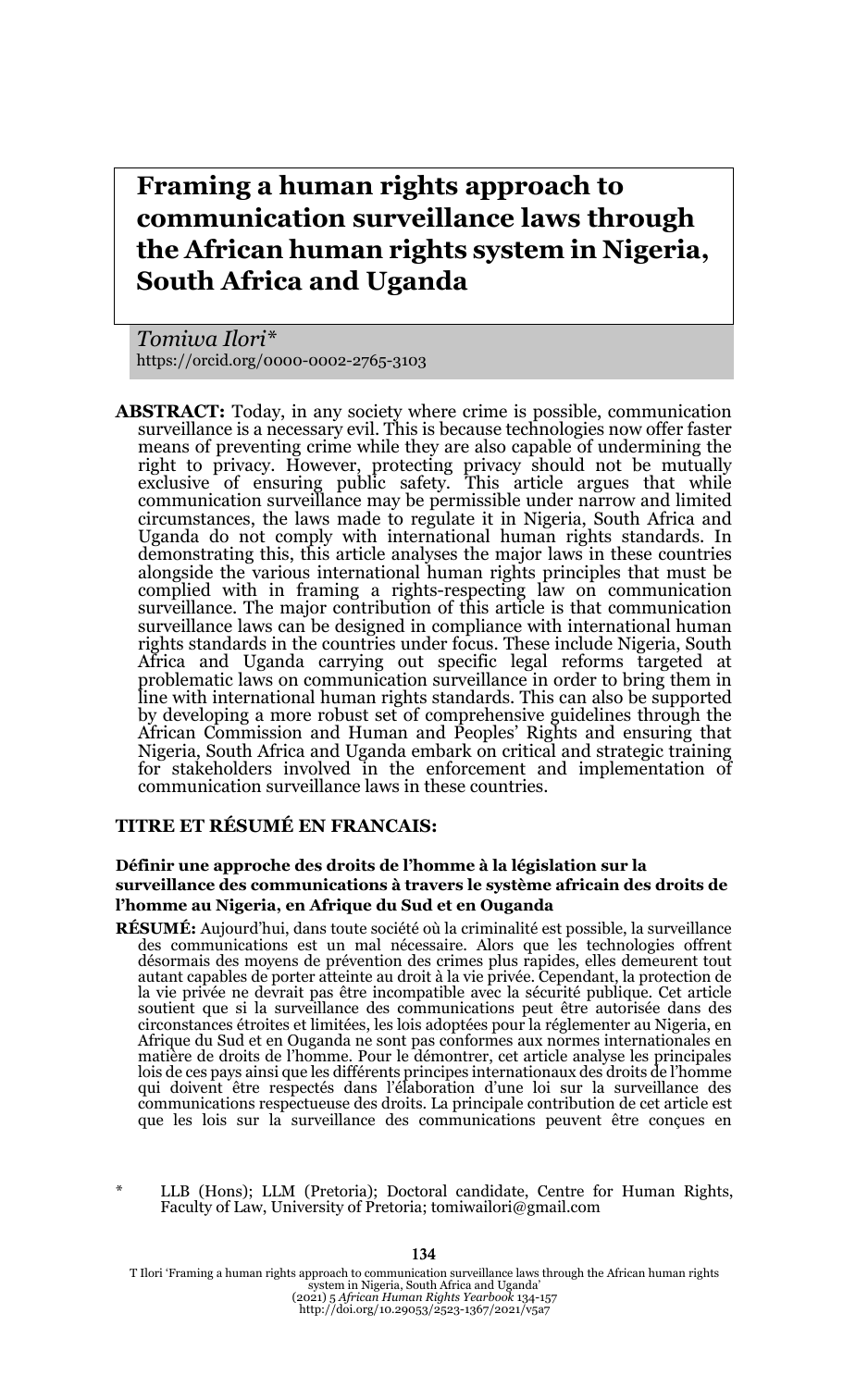conformité avec les normes internationales des droits de l'homme dans les pays sous examen. Il s'agit notamment pour le Nigeria, l'Afrique du Sud et l'Ouganda de mener des réformes juridiques spécifiques visant les lois problématiques sur la surveillance des communications afin de les rendre conformes aux normes internationales en matière de droits de l'homme. Cela peut également être soutenu par le développement d'un ensemble plus robuste de lignes directrices complètes par la Commission africaine des droits de l'homme et des peuples et en s'assurant que le Nigeria, l'Afrique du Sud et l'Ouganda s'engagent dans une formation critique et stratégique des parties prenantes impliquées dans l'application et la mise en œuvre des lois sur la surveillance des communications dans ces pays.

**KEY WORDS:** communication surveillance, lawful interception, privacy, human rights approach, legal reforms, Nigeria, South Africa, Uganda

#### **CONTENT:**

| $\overline{2}$ |                                                                                |       |
|----------------|--------------------------------------------------------------------------------|-------|
| 3              | International human rights law and communication surveillance                  |       |
|                |                                                                                | . 139 |
|                | The revised Declaration and framing a human rights approach for a              |       |
|                |                                                                                |       |
| 5              | An assessment of communication surveillance laws in Nigeria,                   |       |
|                |                                                                                |       |
|                | 5.1                                                                            |       |
|                | An overview of communication surveillance landscape in South Africa 149<br>5.2 |       |
|                | 5.3                                                                            |       |
| 6              | Framing rights-respecting laws on communication surveillance in                |       |
|                |                                                                                |       |
|                |                                                                                |       |
|                |                                                                                |       |

### **1 INTRODUCTION**

At no time has the phrase 'information is power' become more resounding than the turn of the last century. Access to technologies has since increased in many parts of Africa while also bringing with them renewed hopes of political, social and economic liberation.<sup>1</sup> However, as the promises of these technologies becomes bolder, especially in Africa, their threats to human rights have also increased due to human rights violations by state and non-state actors.<sup>2</sup> In addition to these threats, global needs, both in technological developments and maintaining peace and security, have also challenged the meaning of human rights protection especially in the digital age.<sup>3</sup> While in the past,

2 H Dube, MA Simiyu & T Ilori 'Civil society in the digital age in Africa identifying threats and mounting pushbacks' (2020) Centre for Human Rights, University of Pretoria https://media.africaportal.org/documents/Civil\_society\_in\_the\_digital  $\_\_age\_in\_A$ frica $\'_2$ 020.pdf (accessed 23 April 2021).

3 E Marmo 'Human rights in the digital age: challenging issues in the UN agenda' *Global Policy Forum 6 April 2020 https://www.globalpolicywatch.org/wp-content/uploads/2020/04/20200406-UN-Monitor-14-Human-Rights-Digital-*Technologies.pdf (accessed 5 May 2021).

<sup>1</sup> M Manacorda & A Tesei 'Liberation technology: mobile phones and political mobilization in Africa' (2020) 80 *Econometrica* 564; C Dendere 'Tweeting to democracy: a new anti-authoritarian liberation struggle in Zimbabwe' (2019) 38 *Cadernos de Estudos Africanos* 179-187; D Mwambari 'Can online platforms be *e-Pana-Africana Liberation Zones* for pan-African and decolonization debates?' (2021) 5 *CODESRIA Online Bulletin*.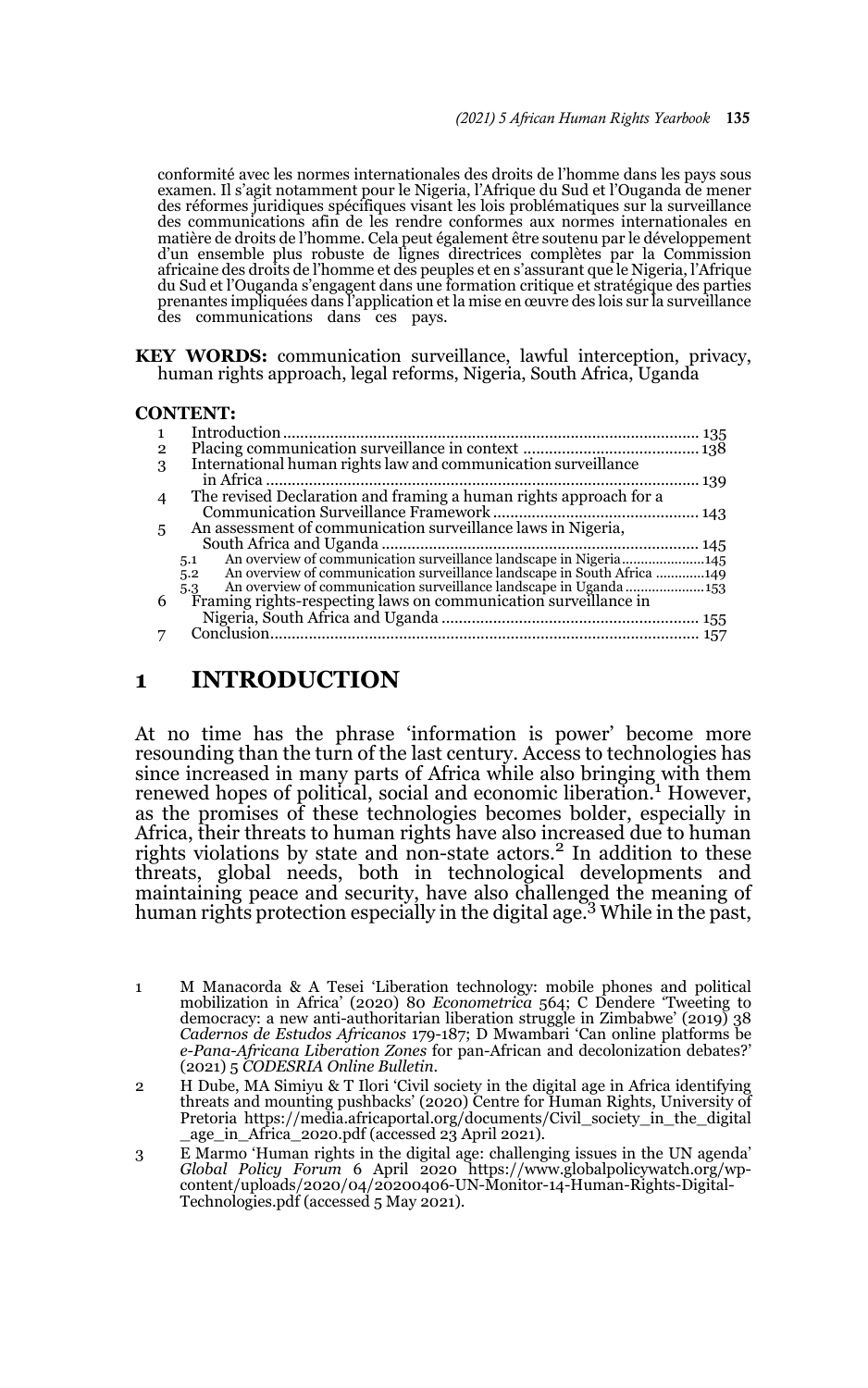states have been known more for their roles in deploying communication surveillance,4 today, they are joined by an entire economy of innovative ideas, emboldened by non-state actors that thrive on predicting human interaction as a source of revenue.5 The kind of communication surveillance we know originally as statedesigned 'backends' now include blatant manipulation of human online behaviour and snooping on private communication by online platforms. As a result, digital technologies have not only brought new challenges, the idea of socio-political power which drives today's democratic developments is now concentrated in fewer private behemoths.<sup>6</sup> Most actors justify communication surveillance on the basis of the need to ensure public safety, prevention of crime, protecting the rights of others, and ensuring national security, while they downplay the negative impacts these justifications have on human rights like privacy.7

In most African countries, despite state parties' obligations under international human rights system especially on the use of communication surveillance, there is no comprehensive set of rules on the subject both at the regional and domestic level. While a number of global and regional human rights instruments provide direction on the major principles state parties must consider in the deployment of communication surveillance, currently, most state parties do not have a comprehensive, primary and human rights-compliant laws on<br>communication surveillance.<sup>8</sup> For the state parties who have such laws, while they may appear comprehensive and made by the national parliaments, they are not compliant with respect to internationally set principles on communication surveillance.<sup>9</sup>

In framing a human rights basis for communication surveillance within the African context, this article considers the major principles under the African human rights system. It analyses how these principles are complied with by three state parties: Nigeria, South Africa and Uganda. It then considers the gaps in the major laws that regulate communication surveillance in these countries and gives

- 4 T Weller 'The information state: a historical perspective on surveillance' in K Ball, KD Haggerty, & D Lyon (eds) *Routledge handbook on surveillance studies* (2012) 57-63.
- 5 S Zuboff 'Surveillance capitalism and the challenge of collective action' (2019) 28 *New Labor Forum* 10-29.
- 6 As above.
- 7 J Wirth, C Maier & S Laumer 'Justification of mass surveillance: a quantitative study' (2019) *14th International Conference on Wirtschaftsinformatik, February 24-27, 2019, Siegen, Germany* 1346-1348; JB Rule '"Needs" for surveillance and the movement to protect privacy' in K Ball, KD Haggerty & D Lyon (eds) *Routledge handbook on surveillance studies* (2012) 54-71.
- 8 Collaboration on international ICT policy in East and Southern Africa (CIPESA) 'Mapping and analysis of privacy laws and policies in Africa: summary report' (2021) https://cipesa.org/?wpfb\_dl=454 (accessed 5 September 2021).
- 9 Under the analysis under section 6, South Africa's surveillance law seems to fare better compared to other laws in Nigeria and Uganda given the recent 'cure' by the South African Constitutional Court's recent judgment in the *Amabhungane* case. However, despite this judgment, the law does not provide for other aspects needed for human rights protection. See section 6 below.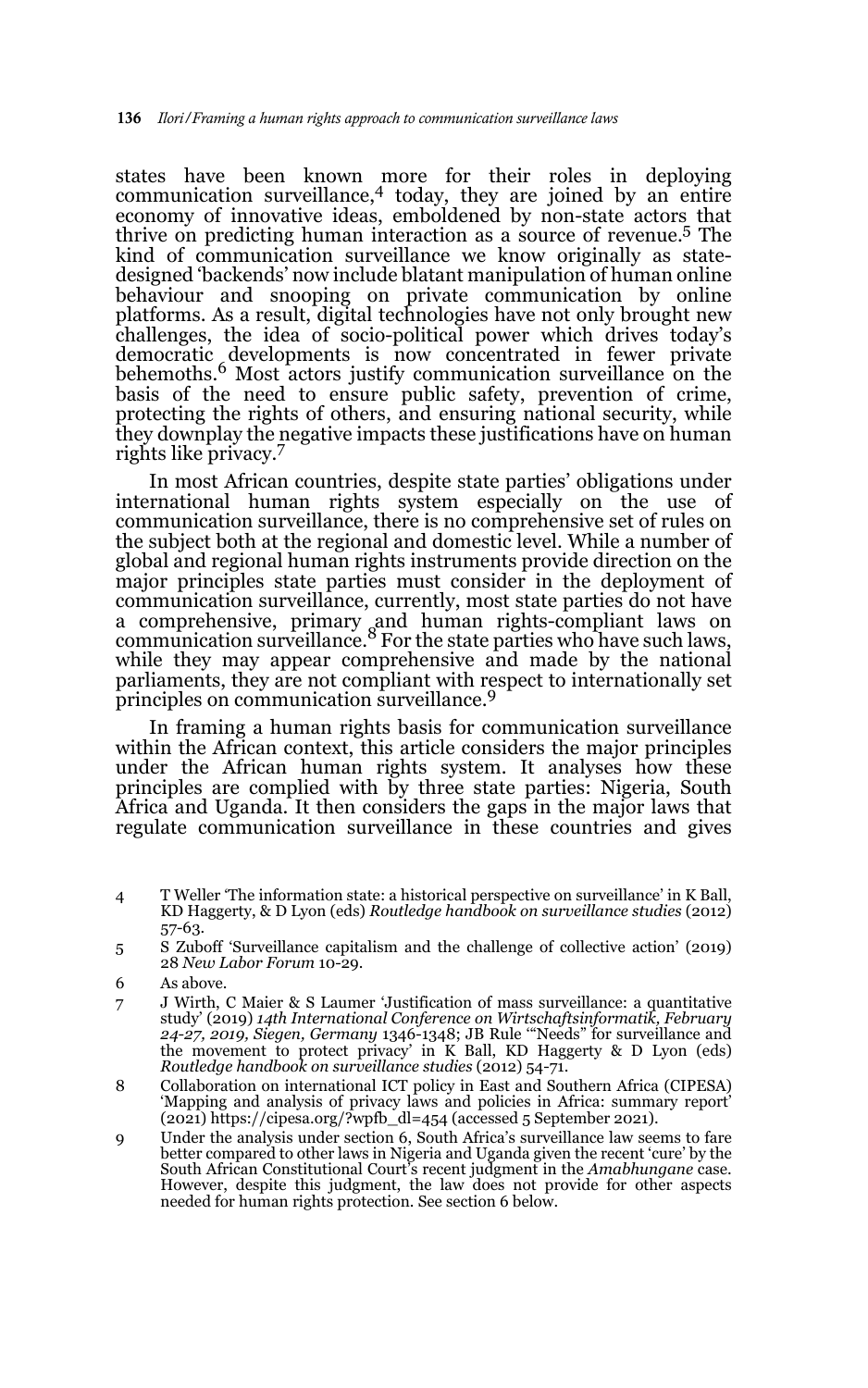recommendations on how these countries can bring their communication surveillance laws in line with international human rights standards. It is important to note that this article is neither a conclusive position on communication surveillance and human rights in Africa nor a presentation of exhaustive solutions to the challenges being faced in ensuring human rights-complaint laws with respect to communication surveillance. Rather, it is an exercise in fortitude and strategy for necessary reforms in the area of communication surveillance in Africa — to have major stakeholders rethink the growing need to protect the right to privacy, specifically, and human rights, in general, in the face of intrusive and invasive digital technologies.

In considering these issues, this article analyses academic literature, international human rights treaties and mechanisms and various laws especially on how they intersect with the deployment of communication surveillance. Particularly, it draws on the recently revised Declaration of Principles on Freedom of Expression and Access to Information in Africa (revised Declaration) on how state parties should design policies on communication surveillance.<sup>10</sup> It also considers various reports and studies by international organisations, newspapers and other reliable sources.

In terms of structure, this article is divided into seven sections. The first section provides a background for the article while the second section provides a brief overview of communication surveillance especially within the African context and what it means when considered alongside other terms like surveillance, lawful and unlawful interception of communication. The third section examines current international human rights law on communication surveillance after which it focuses its analyses on the African context. The fourth section highlights the relationship between the revised Declaration and an elaborate set of 13 principles for framing a human rights approach to communication surveillance.

The fifth section analyses communication surveillance, especially through various lawful interception laws in Nigeria, South African and Uganda to draw out the need for a more comprehensive, primary and human rights-compliant policies on communication surveillance practices. The sixth section makes recommendations on ways forward and how state parties can frame and ensure their compliance with internationally-set standards on communication surveillance in the region. The final section concludes that while laws that regulate communications surveillance in Nigeria, South Africa and Uganda may be non-compliant with internationally set standards, there are ways to bring them into line with these standards to achieve the twin-objective of using communication surveillance and protecting the right to privacy.

10 African Commission 'Declaration of Principles on Freedom of Expression and Access to Information in Africa' (2019) https://www.achpr.org/public/Docu ment/file/English/Declaration%20of%20Principles%20on%20Freedom%20of% 20Expression\_ENG\_2019.pdf (accessed 23 July 2021).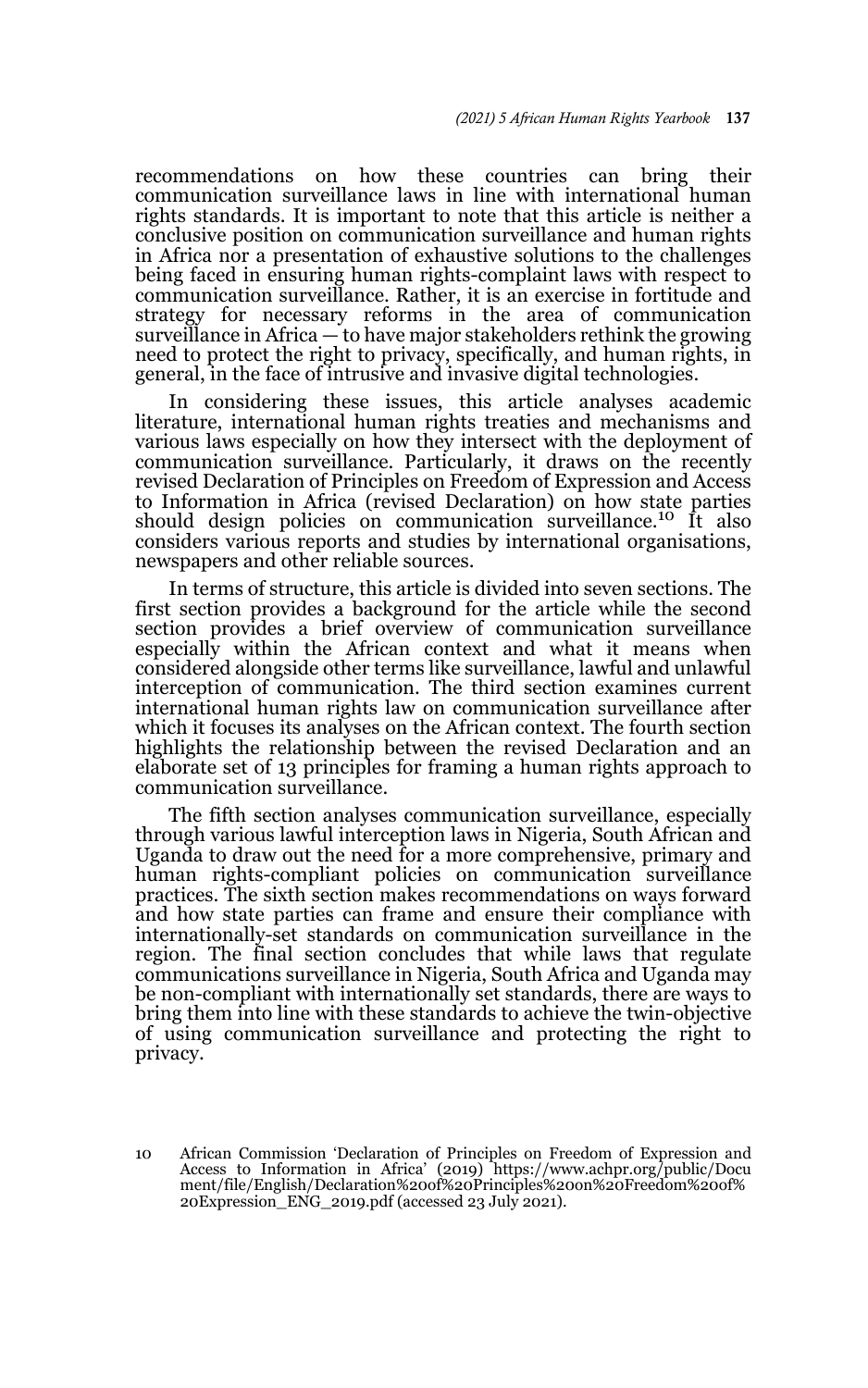### **2 PLACING COMMUNICATION SURVEILLANCE IN CONTEXT**

Communication surveillance is broader in scope than lawful interception of communication just as surveillance is broader in scope than communication surveillance.<sup>11</sup> However, these aspects of surveillance all form an arc that bends towards the right to privacy. In general, communication surveillance includes lawful or unlawful access to electronic communication.12 Lawful access to electronic communication largely refers to the legal and legitimate basis for monitoring and gaining access to private communications. In other words, it would qualify as lawful interception of communication if gaining access to such private communication has a high possibility of forestalling an irreparable harm to life and property. Some of the reasons for communication surveillance include the need to ensure public safety, prevention of crime, protecting the rights of others and even mutual assistance between countries with respect to fighting crime.

Due to the nature of communication surveillance, especially in its use by governments, it often requires a level of secrecy. As noted by<br>Smith:<sup>13</sup>

Most varieties of surveillance operation are governed by stringent secrecy directives, companies seemingly as keen to extract and capture informational flows as they are to prevent and prohibit everyday work practices from being directly inspected and made transparent.

Such secrecy includes instances where the government must carry out investigation with respect to reasonable suspicion of crime and notifying either the subject(s) of investigation or the general public of such surveillance might jeopardise the investigation. However, this need seems to have obscured the need for accountability and transparency which as a result leads to violations of privacy rights<br>specifically and human rights in general.<sup>14</sup>

A report by the UN Special Rapporteur on the promotion and protection of the right to freedom of opinion and expression defines 'communications surveillance' as 'the monitoring, interception, collection, preservation and retention of information that has been communicated, relayed or generated over communications network'.15 The report also noted that issues such as national security and criminal

14 AD Moore 'Privacy, security, and government surveillance: wikileaks and the new accountability' (2011) 25 *Public Affairs Quarterly* 15.

<sup>11</sup> Media Policy and Democracy Project 'The surveillance state: communications surveillance and privacy in South Africa' (2016) https://www.mediaanddemo cracy.com/uploads/1/6/5/7/16577624/sa\_surveillancestate-web.pdf (accessed 23 July 2021); LA Abdulrauf 'The challenges for the rule of law posed by the increasing use of electronic surveillance in sub-Saharan Africa' (2018) 18 *African Human Rights Law Journal* 368.

<sup>12</sup> HW Gebreegziabher 'The right to privacy in the age of surveillance to counter terrorism in Ethiopia' (2018) 18 *African Human Rights Law Journal* 401.

<sup>13</sup> GJ Smith 'Surveillance work(ers)' in K Ball, KD Haggerty & D Lyon (eds) *Routledge handbook on surveillance studies* (2012) 109.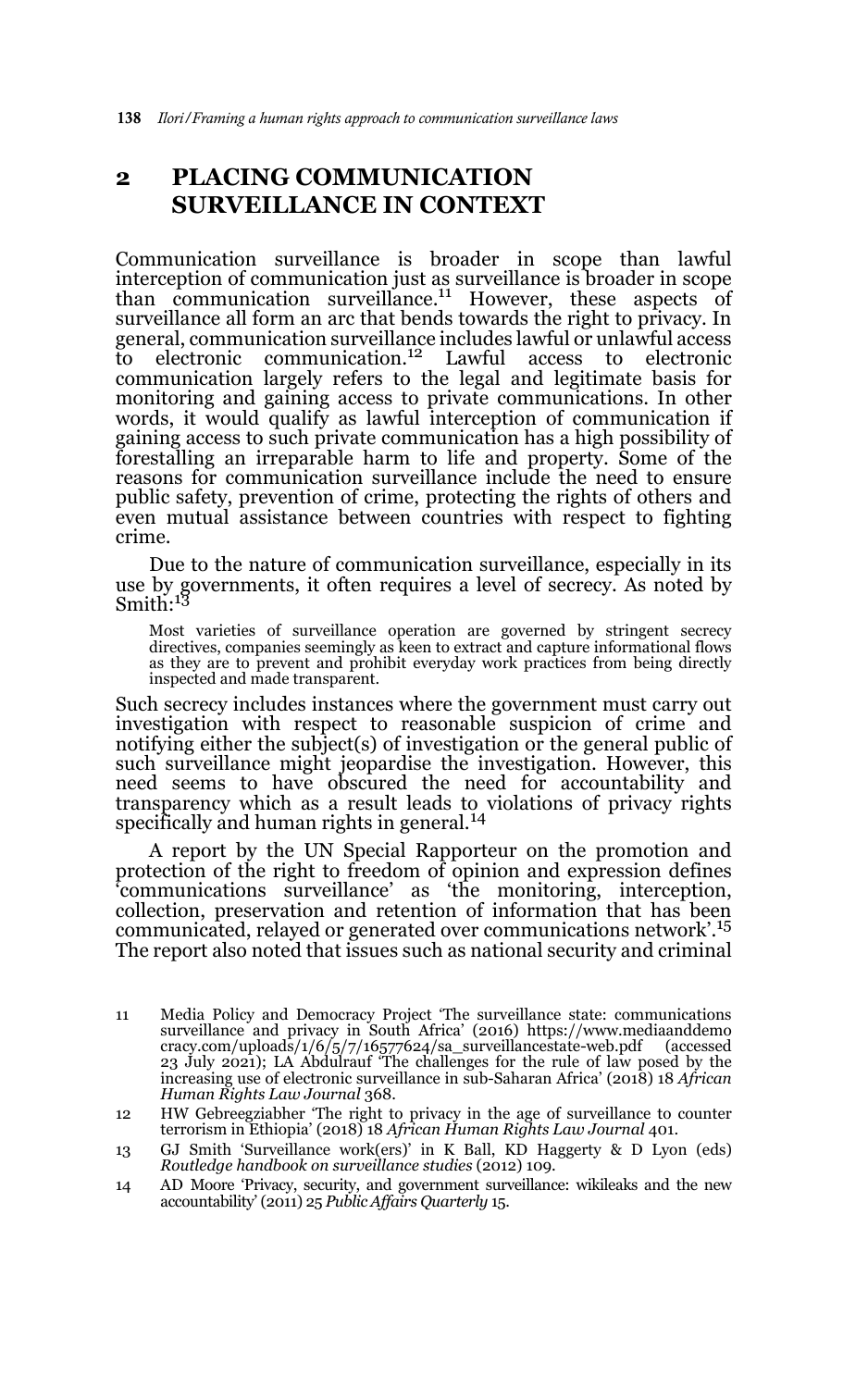activity may justify the exceptional use of communications surveillance technologies and what this suggests is that lawful interception of communication as a major component of communication surveillance could be an accepted basis for limiting the right to privacy.<sup>16</sup> Due to the nature of communication surveillance, states are enjoined to ensure that such limitation is based on the principles of international human rights law.

## **3 INTERNATIONAL HUMAN RIGHTS LAW AND COMMUNICATION SURVEILLANCE IN AFRICA**

The international human rights system as organised at the level of the United Nations (UN) and various other regional human rights systems have provided guidance on how states who have the primary responsibilities of protecting human rights can develop rightsrespecting policies on communication surveillance.<sup>17</sup> On the relationship between the right to privacy under the International Covenant on Civil and Political Rights (ICCPR) and communication surveillance, Diggelmann and Cleis argue that the primary aspects of the right focus on freedom from society and privacy as dignity,

the drafting history of the right to privacy does not allow for the conclusion that one of the two competing ideas can claim the status of the primary idea. Rather, it seems to support the view that the very concept of privacy is inextricably linked to more than one idea.

In understanding communication surveillance as being inextricably linked to the right to privacy, in its the General Comments 16 on article 17 of the ICCPR by the Human Rights Committee, 'surveillance, whether electronic or otherwise, interceptions of telephonic, telegraphic and other forms of communication, wire-tapping and<br>recording of conversations should be prohibited.'<sup>19</sup> In the commentary that provides an in-depth analysis of the ICCPR, privacy, under international human rights law 'covers all forms of communication over distance, i.e., by telephone, telegram, telex, e-mail, and other mechanical or electronic means of communication.'<sup>20</sup>

<sup>15</sup> Report of the Special Rapporteur on the promotion and protection of the right to freedom of opinion and expression, United Nations Human Rights Council (17 April 2013), UN Doc A/HRC/23/40 (2013).

<sup>16</sup> Report of the Special Rapporteur on the right to privacy, United Nations Human Rights Council (6 September 2017) UN Doc A/HRC/23/40 (2017); United Nations Human Rights Council (n 15) 3.

<sup>17</sup> Privacy International 'Guide to international law and surveillance 2.0' (2019) https://privacyinternational.org/sites/default/files/2019-04/Guide%20to%20 International%20Law%20and%20Surveillance%202.0.pdf 3-5 (accessed 23 July 2021).

<sup>18</sup> O Diggelmann & MN Cleis 'How the right to privacy became a human right' (2014) 14 *Human Rights Law Review* 458.

<sup>19</sup> The Right to Respect of Privacy, Family, Home and Correspondence, and Protection of Honour and Reputation, UN Human Rights Committee, CCPR General Comment 16: Article 17 (Right to Privacy).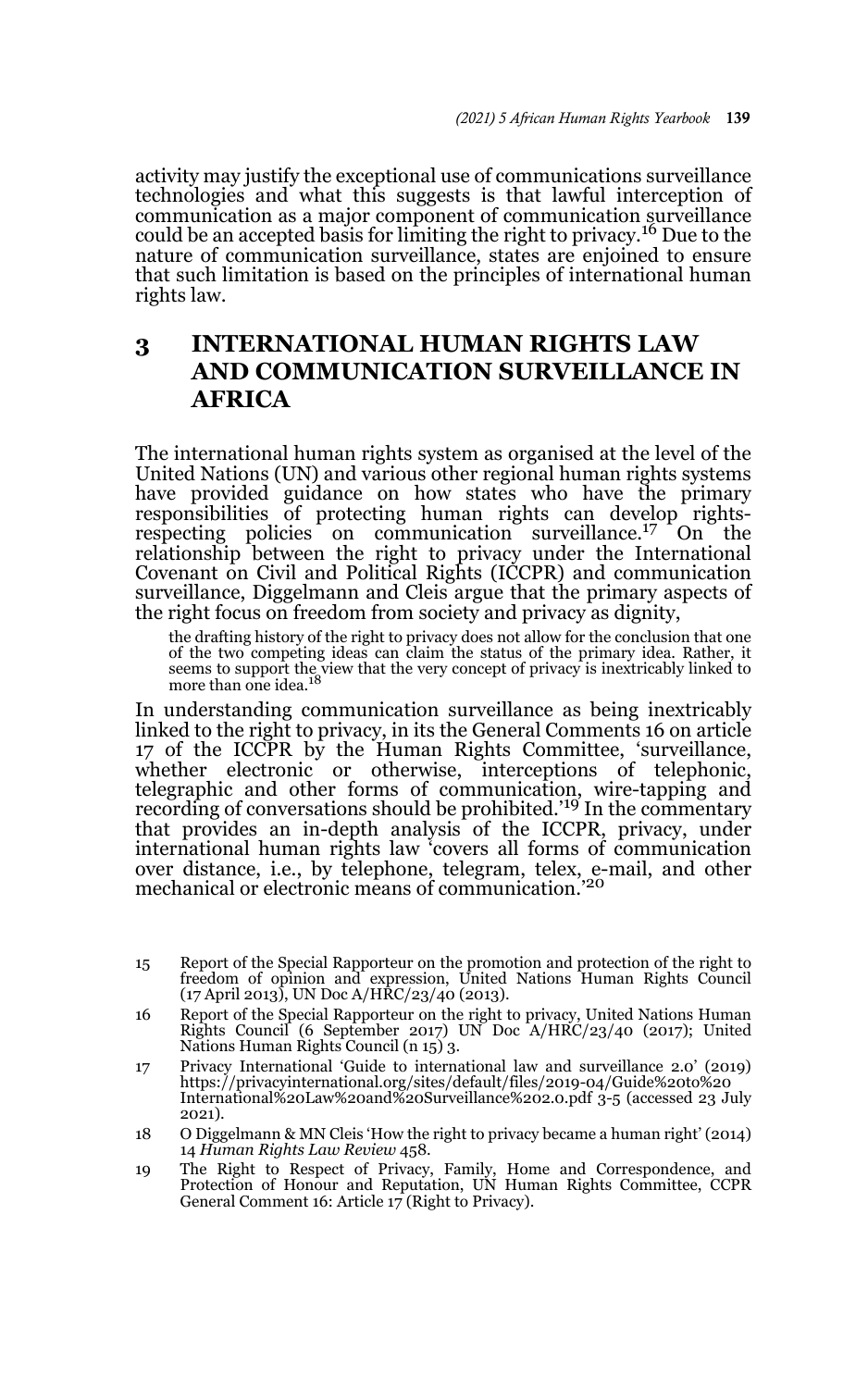With respect to the ICCPR, article 17 provides for the right to privacy as follows:

- (1) No one shall be subjected to arbitrary or unlawful interference with his privacy, family, home or correspondence, nor to unlawful attacks on his honour and reputation.
- (2) Everyone has the right to the protection of the law against such interference or attacks.

In addition to this, article 4(2) of the ICCPR makes provisions for rights that may be derogated from in case of public emergency which may also include the right to privacy. It has also been noted that in limiting the right to privacy, the limitative tests like legality, legitimacy, proportionality and necessity provided for other rights like the right to liberty of movement and freedom to choose residence; freedom of thought, conscience and religion; peaceful assembly; and freedom of<br>association would apply.<sup>21</sup> The four jointly applicable requirements for limitation of privacy rights with respect to communication surveillance are that such need must not be:

- (a) arbitrary and must be provided for by law;
- (b) for any purpose but for one which is necessary in a democratic society;
- (c) for any purpose except for those of 'national security or public safety, public order, the protection of public health or morals or the protection of the rights and freedoms of others'; and,
- (d) [dis]proportionate to the threat or risk being managed.

This means that for a legislative framework on communication surveillance to be rights-respecting, it must be provided for by law, be necessary, legitimate and proportionate to the harm sought to be managed.

The African Charter on Human and Peoples' Rights does not provide explicitly for the right to privacy as a substantive right.<sup>22</sup> However, its framing of the right and its necessity given the challenges posed by the digital age and communication has demonstrated the need to read the right and its various aspects into both the promotional and protective mandates of the implementing institutions within the African human rights system. For example, the right is provided for by various thematic human rights instruments like article 10 of the African<br>Charter on Rights and Welfare of the Child,<sup>23</sup> article 7 of the African Youth Charter<sup>24</sup> and Chapter 2 of the African Union Convention on Cybersecurity and Personal Data.<sup>25</sup>

In addition to these, the African Commission on Human and Peoples' Rights revised the Declaration of Principles of Freedom of

- 21 United Nations Human Rights Council (n 15) para 28.
- 22 African Charter on Human and Peoples' Rights (1981) https://www.achpr.org/ legalinstruments/detail?id=49 (accessed 24 June 2021).
- 23 African Charter on Rights and Welfare of the Child (1990) https://www. achpr.org/public/Document/file/English/achpr\_instr\_charterchild\_eng.pdf (accessed 22 June 2021).
- 24 African Youth Charter (2006) https://au.int/sites/default/files/treaties/7789 treaty-0033\_-\_african\_youth\_charter\_e.pdf (accessed 22 June 2021).

<sup>20</sup> M Nowak *UN Covenant on Civil and Political Rights: CCPR commentary* (2005) 401.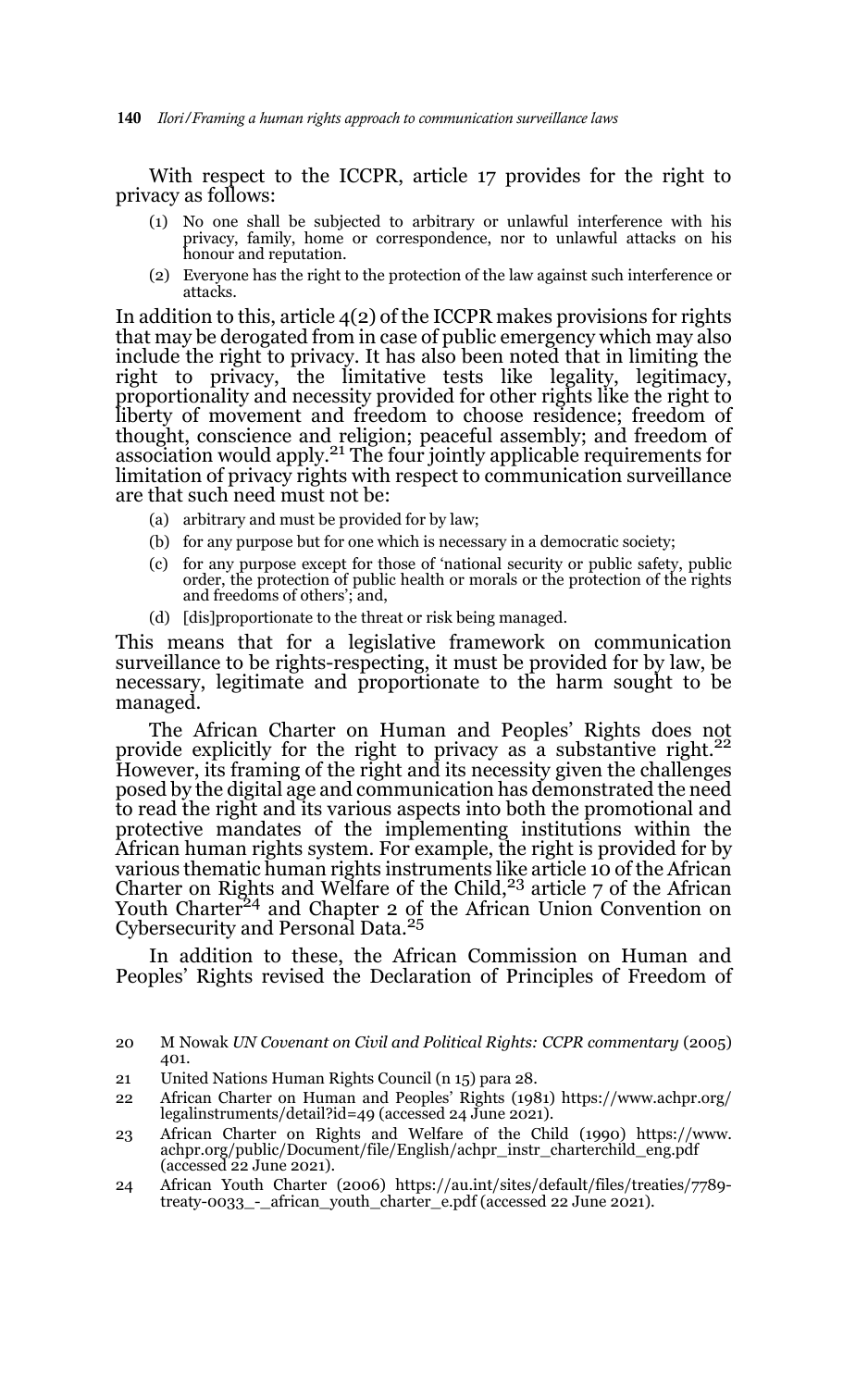Expression and Access to Information in Africa (revised Declaration).<sup>26</sup> The revised Declaration is a 'soft law' instrument which is developed to guide states on major topical issues including developing laws and policies with respect to the right to freedom of expression, access to information and the right to privacy in Africa.<sup>27</sup> Additionally, the body of international human rights instruments expatiated on in the report<br>by Privacy International above<sup>28</sup> can be received into the African human rights system by virtue of provisions of article 60 of the African Charter that allows the African Commission to read international human rights instruments into its jurisprudence and activities.

While a number of human rights like freedom of expression, association and assembly are interconnected with the use of communication surveillance, the right to privacy seem the most proximate. This is because 'being watched' whether in real-time or indirectly through retained data impact on the right of an individual or a group of people to be without unwarranted interference. In this regard, Principles 40-42 of the Revised Declaration has provisions on how states must protect not only the right to privacy but also its other aspects in the digital age like communication surveillance and protection of personal information. Principle 41 of the revised Declaration provides for the responsibilities of states with respect to communication surveillance and protection of privacy rights:

- (1) States shall not require internet intermediaries to proactively monitor content which they have not authored or otherwise modified.
- (2) Everyone has the right to privacy, including the confidentiality of their communication and the protection of their personal information.
- (3) Everyone has the right to communicate anonymously or use pseudonyms on the internet and to secure the confidentiality of their communication and personal information from access by third parties through the aid of digital technologies.
- (4) States shall not engage in or condone acts of indiscriminate and untargeted collection, storage, analysis or sharing of a person's communication.
- (5) States shall only engage in targeted communication surveillance that is authorised by law, that conforms with international human rights law and standards, and that is premised on specific and reasonable suspicion that a serious crime has been or is being carried out or for any other legitimate aim.
- (6) States shall ensure that any law authorising targeted communication surveillance provides adequate safeguards for the right to privacy, including:
	- (a) the prior authorisation of an independent and impartial judicial authority;
	- (b) due process safeguards;
	- (c) specific limitation on the time, manner, place and scope of the surveillance;
	- (d) notification of the decision authorising surveillance within a reasonable time of the conclusion of such surveillance;
	- (e) proactive transparency on the nature and scope of its use; and
- 25 African Union Convention on Cybersecurity and Personal Data (2014) https://au. int/sites/default/files/treaties/29560-treaty-0048\_-\_african\_union\_convention \_on\_cyber\_security\_and\_personal\_data\_protection\_e.pdf (accessed 22 June 2021).
- 26 African Commission (n 10).
- 27 African Commission (n 10) Preamble.
- 28 Privacy International (n 17).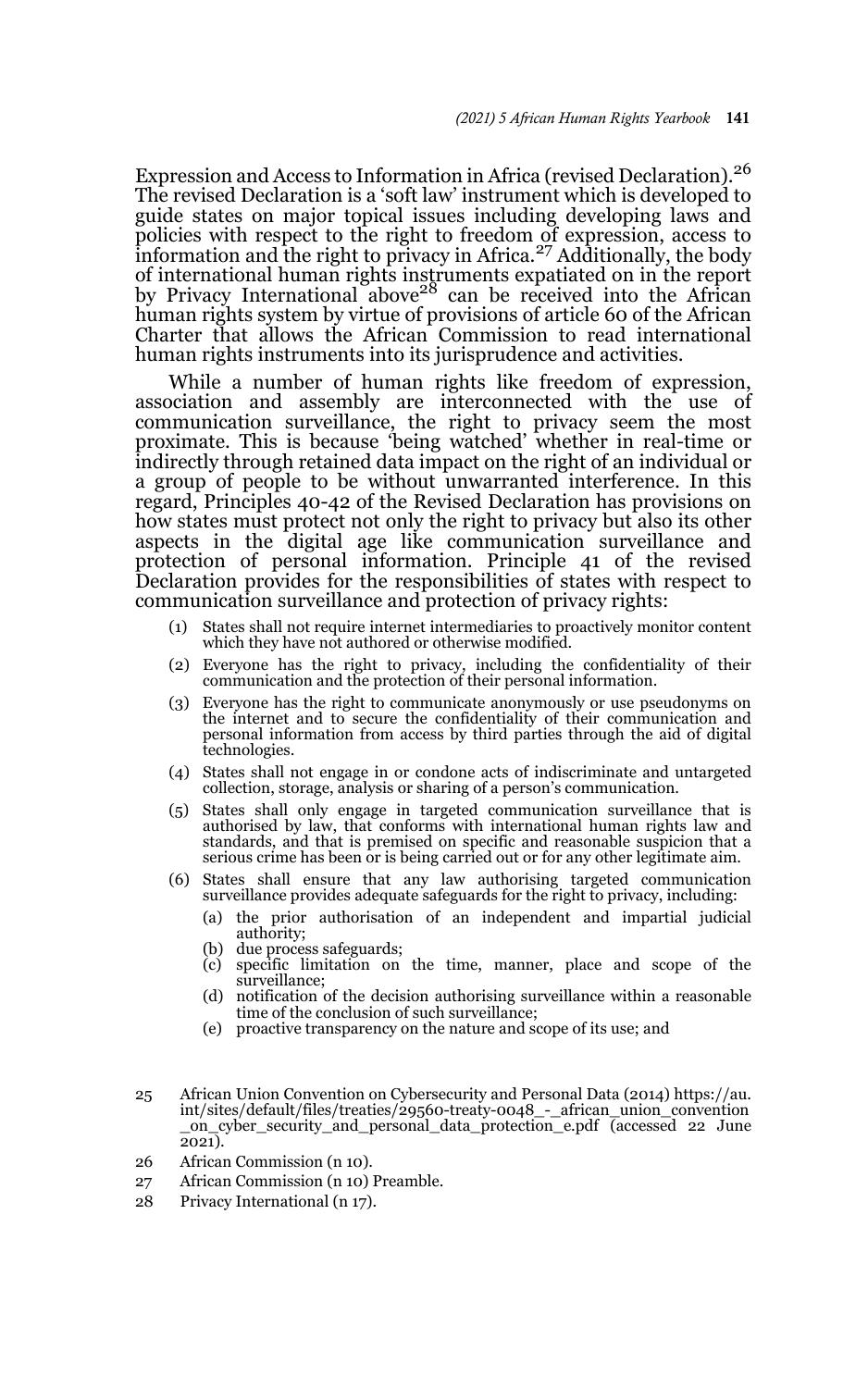(f) effective monitoring and regular review by an independent oversight mechanism.

In the analyses carried out by the Electronic Frontier Foundation (EFF) and article 19, both civil society organisations focused on the impacts of communication surveillance on human rights.<sup>29</sup> It was noted that 'all information relating to a person's private communication should be considered to be 'protected information,' and should accordingly be given the strongest legal protection. The analyses, which were based on international human rights law with respect to communication surveillance, identified at least 13 major principles that must be considered in designing human rights policies on communication surveillance.

These 13 principles for a human rights approach to communication surveillance are directly sourced from the four jointly applicable requirements for limitation of rights under the ICCPR. These four basic principles are further elaborated through 13 principles which are legality; legitimate aim; necessity; adequacy; proportionality; competent judicial authority; due process; 'user notification'; the right to an effective remedy; transparency; public oversight; integrity of communication and systems; safeguards for international cooperation; and safeguards against illegitimate access. These principles justify their relevance through 'case law and views of a range of international human rights bodies and experts, such as UN special rapporteur.'30 Due to the interrelationship and interdependence of these principles, they are applicable jointly and compliance with one does not mean compliance with the entire standards as established under international human rights law.

While only Morocco has not ratified the African Charter,  $31$  Nigeria, South Africa and Uganda have various obligations under treaties to ensure the implementation of the rights contained in instruments especially with respect to communication surveillance and privacy. In many instances, communication surveillance is regulated through laws on lawful interception. In framing communication surveillance with a human rights approach, not only must policies be compliant with specific obligations like the four-part test, they should ensure transparency and accountability.

<sup>29</sup> Electronic Frontier Foundation (EFF) & art 19 'Necessary & proportionate international principle on the application of human rights to communications surveillance: Background and supporting international legal analysis' May 2014 https://www.article19.org/data/files/medialibrary/37564/N&P-analysis-2-final. pdf (accessed 25 May 2021).

<sup>30</sup> EFF & art 19 (n 29) 10.

<sup>31</sup> United Nations Human Rights, Office of the High Commissioner 'Status of ratification' https://indicators.ohchr.org/accessed 25 May 2021; Ratification Table: African Charter on Human and Peoples' Rights https://www.achpr.org/ ratificationtable?id=49 (accessed  $25$  May  $2021$ ).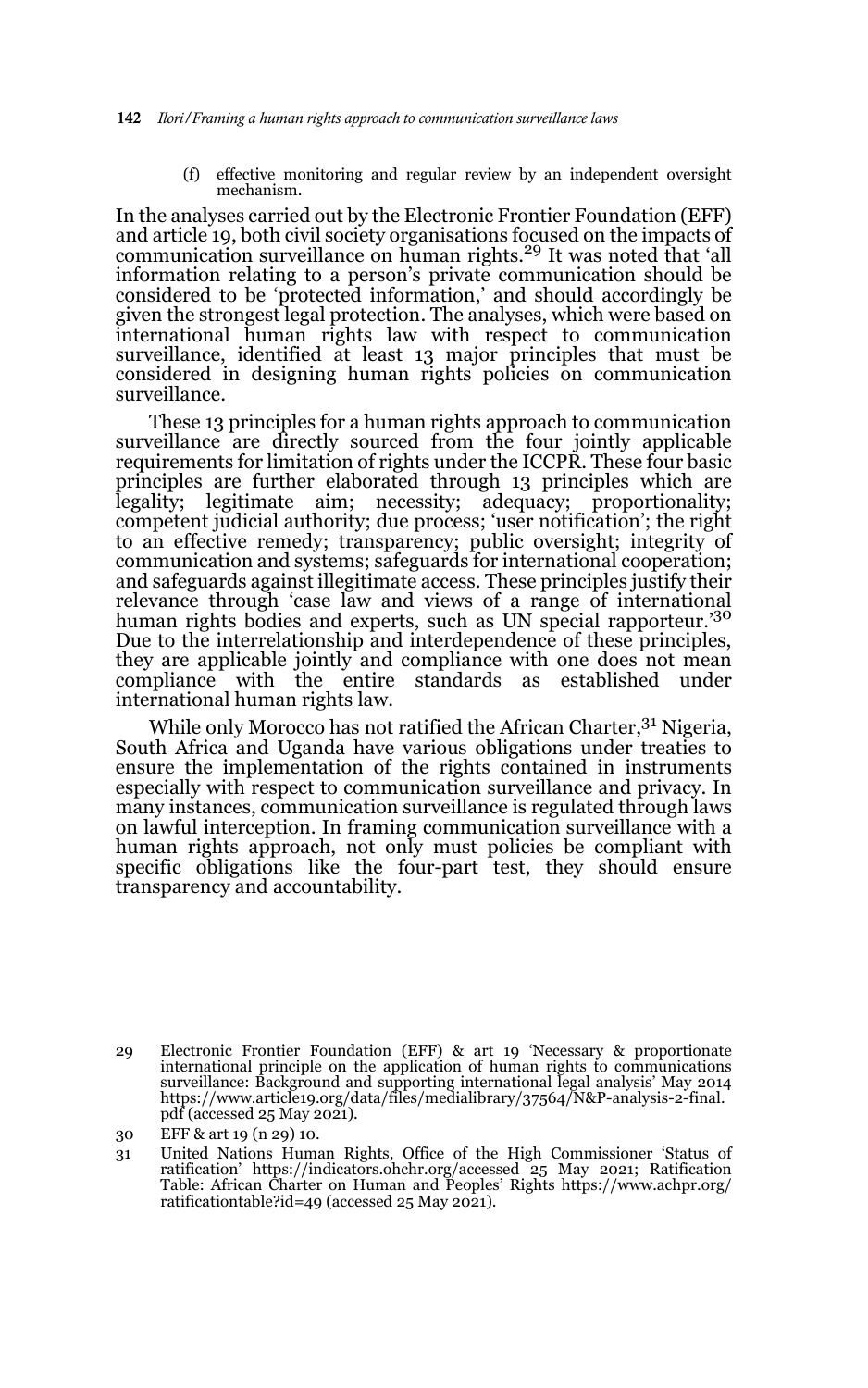## **4 THE REVISED DECLARATION AND FRAMING A HUMAN RIGHTS APPROACH FOR A COMMUNICATION SURVEILLANCE FRAMEWORK**

The goal of this section of the article is to make a firmer connection between the four-part test for permissible restriction of the right to privacy, Principle 41 of the revised Declaration on states' responsibility with respect to communication surveillance and a set of 13 carefully developed elaborate principles for ensuring rights-respecting laws for communication surveillance. This connection foregrounds how a human rights approach to laws on communication surveillance within the African context can be framed. The significance of the strong relationship between the four-part test, the revised Declaration and the 13 principles is seen in how it could assist states in finding the conceptual and contextual relevance of international human rights law to communication surveillance in African countries.

This is because states have often criticised the broadness of international human rights principles especially when compared to its specific application on the ground in their respective systems.<sup>32</sup> For example, in what ways can communication surveillance be employed in the midst of pressures of insecurity? Here, a more robust set of legal principles on communication surveillance would assist states to understand when their legislative policies on lawful interception does not comply with international human rights law. This will not only assist with conceptual clarity on what such compliance means, it would also assist with contextual application in order to assess the compliance of the law with international human rights standards.

On a closer look, Principle 41 has striking similarities with both the four jointly applicable requirements for limitation of rights under the ICCPR and the 13 major principles for designing a legal framework on communication surveillance. Starting with the legality principle, in order to fulfil the requirement of it being clear and sufficiently precise, it has seven sub-principles that a framework on communication surveillance must comply with. These sub-principles also find expression in the provisions of Principle 41 of the revised Declaration. In order for a law on communication surveillance to comply with the principle of legality, it must define the offences and activities where surveillance may be carried out; provide for the categories of people that may subject to surveillance; prescribe a time-limit on surveillance operations; ensure due process; ensure examination, use and storage of surveillance data; provide for precautions with respect to sharing surveillance data with third party; provide for destruction or erasure of surveillance data; and provide for independent supervisory authority appointed by and responsible to the legislature.<sup>33</sup>

32 F Viljoen 'Contemporary challenges to international human rights law and the role of human rights education' (2011) 44 *De Jure* 209.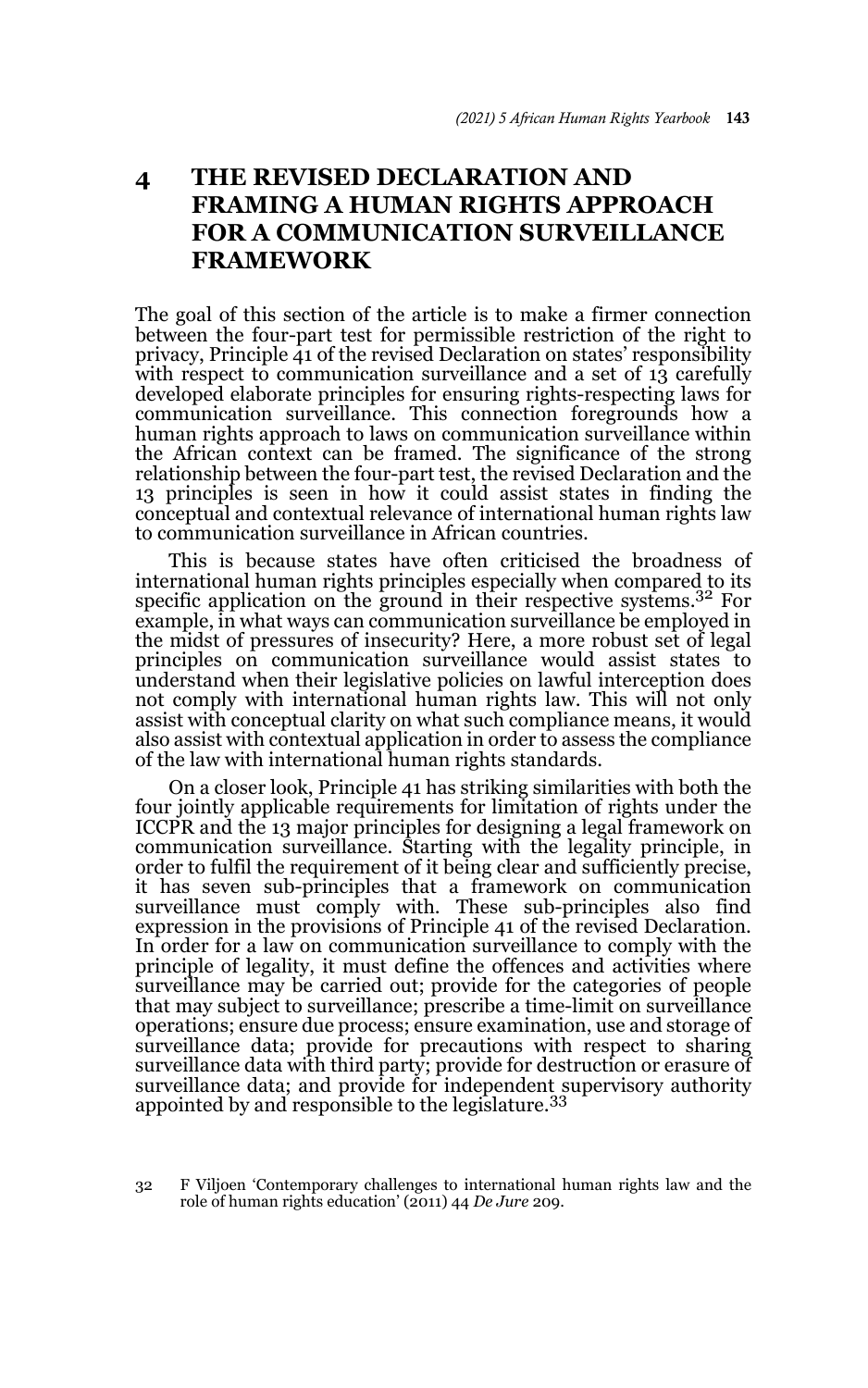There are at least five examples of where it could be permissible to limit the right to privacy based on the principle of legitimacy with respect to communication surveillance. They are public safety; prevention of crime; ensuring public morals; protecting the rights of others; ensuring national security and economic well-being of individuals. This could be the basis provided for under Principle  $\tilde{41}(5)$ of the revised Declaration which could also be referred to as the basis for the requirements of necessity, adequacy and proportionality.

In determining proportionality and necessity, there are also the requirements for judicial overview and due process which are further subdivided into prior authorisation; retroactive authorisation; and internal judicial checks for *ex-parte* orders which may all be connected to the provisions of Principle 41(6)(a) of the revised Declaration. Prior authorisation may be regarded as the general rule for communication surveillance where the approval of a designated judge is obtained before surveillance is carried out. There are instances where it is clearly impossible to obtain an approval of a designated judge before carrying out interception of communication due to imminent threats to lives and properties. In such instances, a law enforcement agency may carry out such surveillance but must immediately inform such designated judge within a particular period for approval or otherwise for such interception. In addition to this, due to the nature of communication surveillance especially in relation to the surveilled subjects and obtaining a designated judge's approval, there are chances that such request for surveillance would be heard *ex parte* – in the absence of the surveilled subject. Therefore, it is necessary that a legal practitioner should be appointed to argue for the interests of the surveilled subject, hence the need for internal judicial checks for granting such surveillance requests.

Additionally, 'user notification', that is, the need for a surveilled subject to be informed of when they have been surveilled and the right to effective remedy are principles that a law for lawful interception must provide for. 'User notification' ensures that in instances where the privacy rights of a surveilled subject has been violated, they are in a position to make a decision as to whether they would seek effective remedy for such violation or not. There is also the requirement for transparency where states must ensure that the laws are clear especially in how it is implemented and providing accessible means for monitoring such implementation. Such laws should also allow for public oversight where not only the information on surveillance is shared by states with the public but also should be mandated by service providers. Both requirements for 'user notification' and transparency may also be found in the provisions of Principle  $41(6)(d)$  and  $(\hat{f})$  of the revised Declaration respectively.

A law on communication surveillance should also provide for the integrity of communications and systems which is in line with Principle

<sup>33</sup> Principle  $41(5)$ ; Principle  $41(4)$  & Principle  $41(6)(c)$ ; Principle  $41(6)(c)$ ; Principle 41(4); Principle 41(3); Principle 41(4); and Principle 41(6)(f) of the revised Declaration.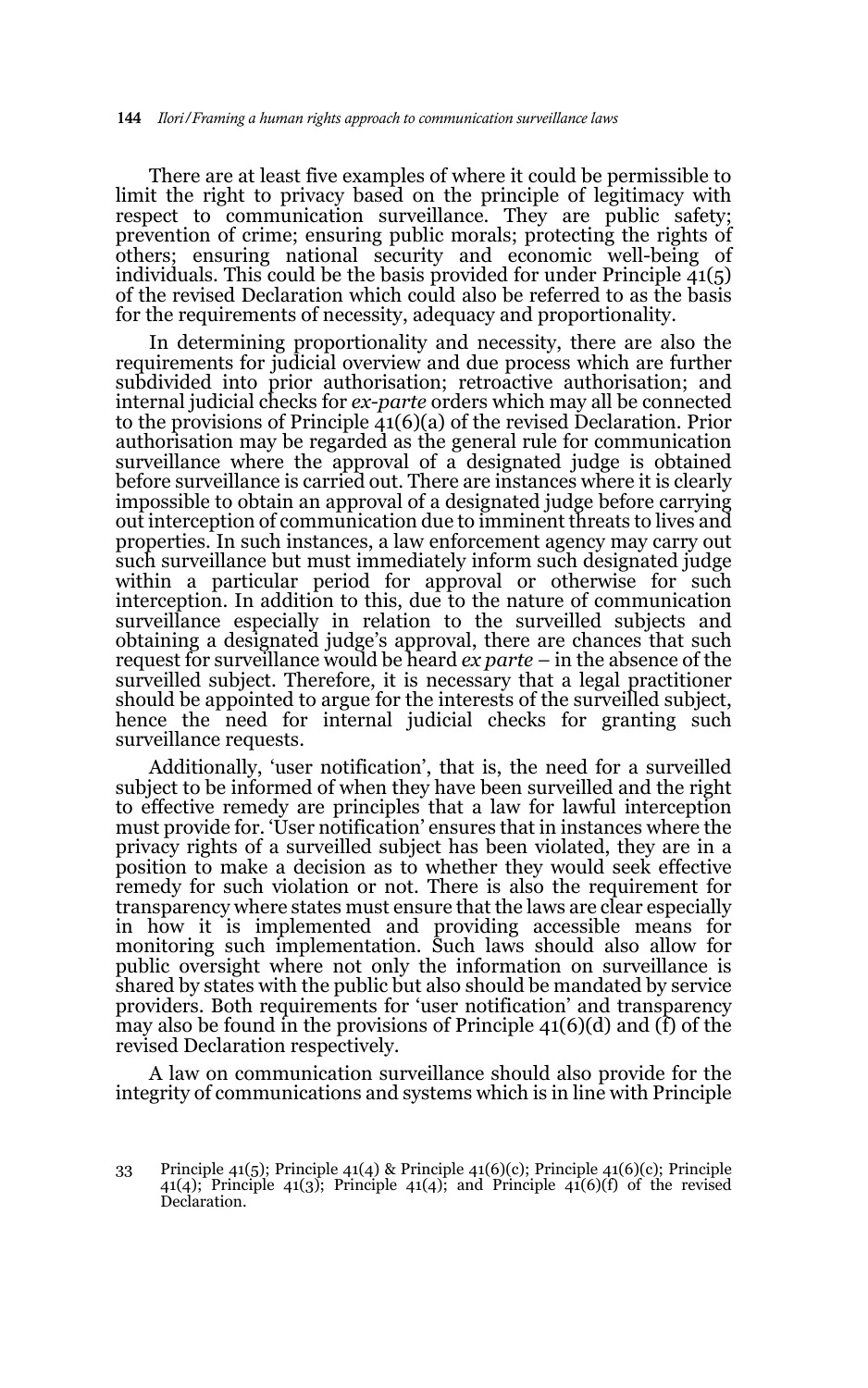41(3) of the revised Declaration. In addition, there should be adequate guidelines in instances where states must engage in international cooperation that is not only mutual in terms of interests but mutual because of the need to protect human rights in line with Principle 41(5) of the revised Declaration. Finally, laws should provide safeguards against illegitimate access of communications at least in three major ways. First, by not requiring that service providers to facilitate interceptable communications in line with Principle 41(1) of the revised Declaration, second by not requiring the decryption of communications in line with Principle 41(2) of the revised Declaration and third by ensuring that illegally obtained interception is not admissible in a court proceeding as provided for under Principle 41(4) of the revised Declaration. These principles, fleshed out and elaborate, demonstrate internationally-set basic principles laws on communication surveillance must provide for. However, as it would be shown in the subsequent sections, some of these principles are not provided for in Nigeria, South Africa and Uganda.

### **5 AN ASSESSMENT OF COMMUNICATION SURVEILLANCE LAWS IN NIGERIA, SOUTH AFRICA AND UGANDA**

### **5.1 An overview of communication surveillance landscape in Nigeria**

In Nigeria, aside from the provisions of section 37 of the 1999 Constitution on the right to privacy, there are a number of other laws that impact on the right to privacy especially through their provisions on communication surveillance. The major laws are the Cybercrimes (Prohibition, Prevention) Act, 2015, the Nigerian Communications (Enforcement Process, etc) Regulations, 2019, Guidelines on Provision of Internet Services, the NCC Act, section 26(1) of the Terrorism (Prevention) Act, 2011 (as amended) and section 13 of the Mutual Assistance in Criminal Matters Within the Commonwealth (Enactment and Enforcement) Act, 2019.34 The Lawful Interception of Communications Regulations, 2019 (Regulations) is the most comprehensive law with respect to communication surveillance law in Nigeria.35 Most of these laws provide for lawful interception especially as it relates to their various objectives. For example, the Terrorism Act

<sup>34</sup> Sec 38, The Cybercrimes (Prohibition, Prevention) Act, 2015; Regulation 8(2)(a) Nigerian Communications (Enforcement Process, etc) Regulations, 2019; Guideline 6(c) Guidelines of Provision of Internet Services; Section 148(1)(c) Insert NCC Act; Section 26(1) Terrorism (Prevention) Act, 2011 (accessed 18 March 2020), Section 13 Mutual Assistance in Criminal Matters Within the Commonwealth (Enactment and Enforcement) Act, 2019, (accessed 22 June 2020).

<sup>35</sup> Lawful Interception of Communications Regulations, 2019 (Regulations) https:// www.ncc.gov.ng/accessible/documents/839-lawful-interception-of-comunicatio ns-regulations-1/file (accessed 22 June 2020).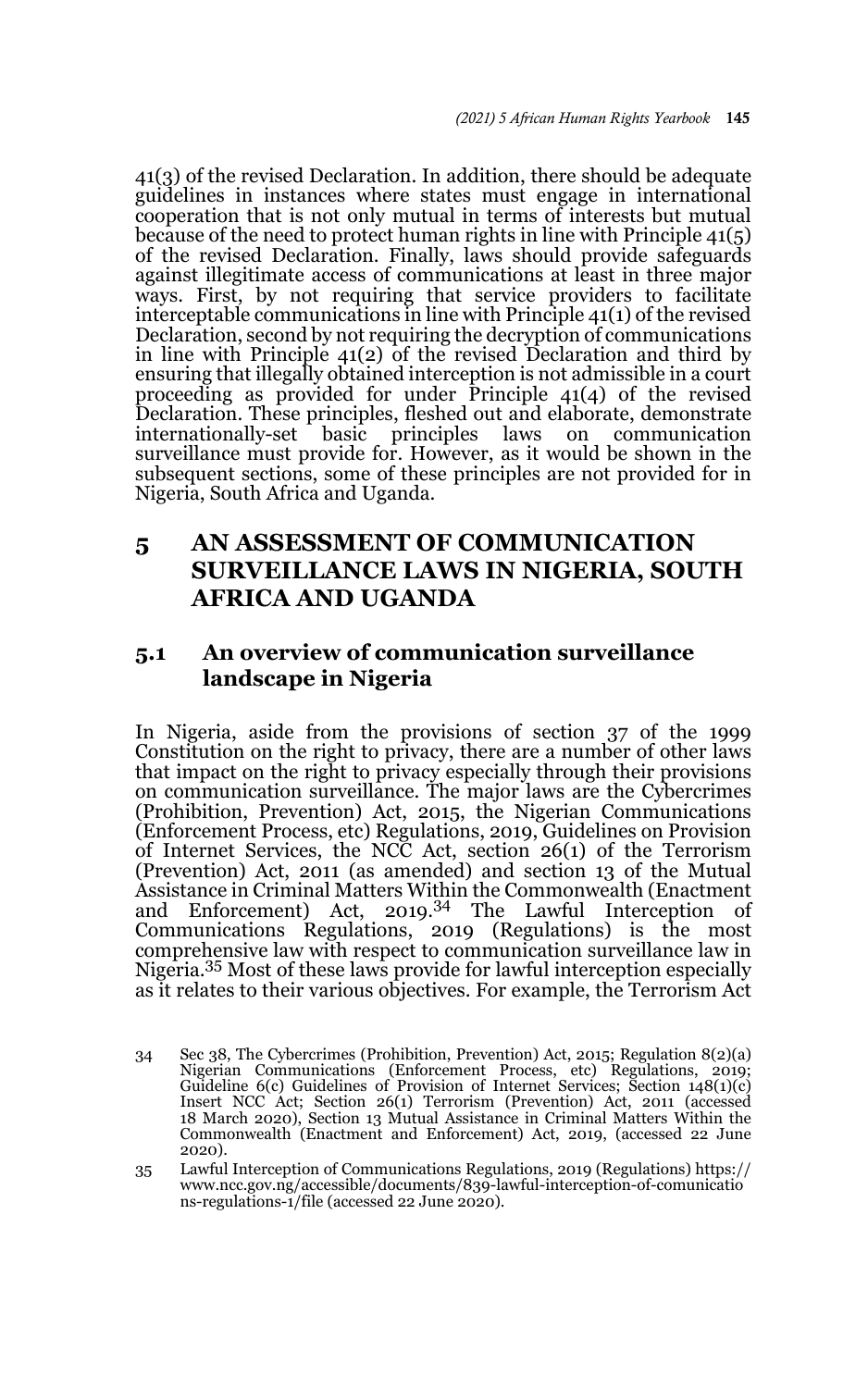provides for interception of communications with respect to investigating terrorist activities. It is important to note that while most of these laws provide for the powers of law enforcement to intercept communications, they rarely provide for accountability, transparency or any specific steps towards human rights protection in the exercise of such powers.<sup>36</sup>

This is particularly problematic in that in a report which considers the investment of the Nigerian government on surveillance equipment between 2014-2017, the government has spent N127,000,000,000.00 (approximately US\$308 582 187,00) without any clear guidance as to the deployment of these equipment.37 In addition to these investments, there have also been recent reports that Nigeria is one of the seven African countries heavily invested in the use of spyware and intrusive technologies.38 This report corroborates other reports on how the Nigerian government surveils journalists and political opponents.<sup>39</sup> These can be attributed to lack of transparency and accountability on lawful interception in Nigeria.

#### *5.1.1 The Lawful Interception of Communications Regulations, 2019 (Regulations)*

The provisions of the Regulations are made pursuant to the provisions of sections 70, 146 and  $147$  of the Nigerian Communications Act, 2003 with respect to the powers of the Nigerian Communications Commission (NCC) to publish regulations on provisions of the Act, general duties of licensees and interception of communications respectively. This makes the Regulations a secondary law on surveillance in Nigeria. The objectives of the Regulations 'included to ensure that the privacy of subscribers' communication as provided for in the Constitution of Nigeria is preserved'.<sup>40</sup>

The Regulations are divided into six sections: scope, objectives, regulations; interception of communications; protected or encrypted communications; interception capabilities; administration of lawful interceptions of communications; and miscellaneous. Considering the Regulations' compliance with respect to international human rights standards, there are a number of issues on how they may pose threats to the right to privacy through communication surveillance.

- 36 Out of these laws, only the Regulations provide for some oversight responsibilities in the Attorney-General of the Federation. None of the laws make any adequate provisions with respect to human rights protection. See section 5.1.2 on more analysis on the Regulation.
- 37 T Ilori 'Status of surveillance in Nigeria: refocusing the search beams' (2017) https://paradigmhq.org/wp-content/uploads/2021/04/Policy-Brief-009-Statusof-Surveillance-in-Nigeria.pdf (22 June 2020).
- 38 B Marczak & others 'Running in circles: uncovering the clients of cyberespionage firm Circles' 1 December 2021, https://tspace.library.utoronto.ca/bitstream/ 1807/106212/1/Report%23133--runningincircles.pdf (accessed 23 June 2021).
- 39 J Rozen 'How Nigeria's police used telecom surveillance to lure and arrest journalists' 13 February 2020, https://cpj.org/2020/02/nigeria-police-telecom-surveillance-lure-arrest-journalists/ (accessed 1 July 2021).
- 40 Regulation 2.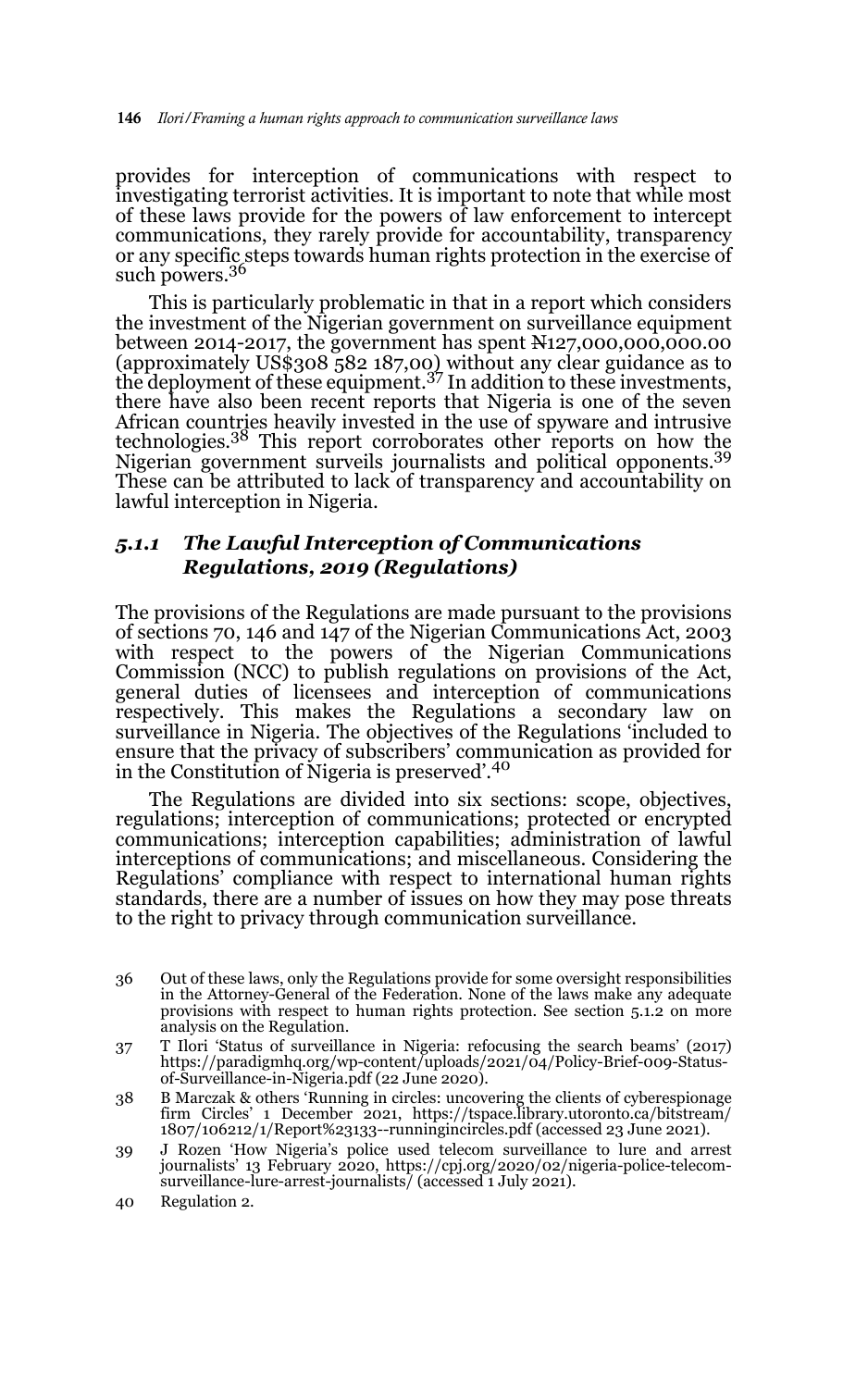In terms of legality of the Regulations under international human rights law, using the revised Declaration, the offences and activities for which surveillance may be carried out are spelt out under Regulations 7(3)(a) to (e) and 16. In addition to this, the categories of people who may be subject to surveillance and time-limit on surveillance operations are provided for under Regulations 4(a)(b) and 14 respectively. In terms of due process, Regulations 17, 18 and 6 deal with examination, use and storage of surveillance data respectively. Regulation 6 also provides for the destruction or erasure of surveillance data while Regulation 19 provides for an oversight function in the Attorney General of the Federation (AGF) but not an independent supervisory authority appointed by and responsible to the legislature. Under the Regulation, the AGF who is a member of the Executive is reported to in terms of surveillance updates in Nigeria. There were also no provisions with respect to precautions that must be taken in cases where surveillance data are found with third parties.

A closer look at the principle of legality and the provisions of the Regulations show that requirements such as definition of offences and activities where surveillance may be carried out, the categories of people that may be surveilled, the time-limit for surveillance operations, due process, and destruction or erasure of surveillance data are provided for. However, the precautions that must be adhered to when surveillance data is with third parties, such as the securitisation of information, is not provided for under the Regulations. In addition to this, there is no independent supervisory authority which is appointed by and responsible to the legislature. Rather, the report to be prepared by law enforcement on surveillance will be submitted for supervision to the AGF and not a legislative committee.

In general, the provisions of Regulation 7(3) provide for various legitimate aims which the judge may rely on in granting of a surveillance request. Some of this includes the grounds of ensuring public safety, prevention of crime, protecting the rights of others, ensuring national security and protecting the economic well-being of Nigerians.41 Regulation 12 empowers a judge to determine the necessity, adequacy and proportionality of surveillance requests before granting them. While the Regulation provides for both prior and retroactive judicial authorisation with respect to a surveillance request under  $12(1)$ ,  $(2)$ ,  $(3)$  and  $(4)$ , it does not provide for internal judicial checks. However, Regulation 20 provides for the right to remedy.

There are no clear provisions with respect to transparency and public oversight under the Regulations as only the AGF is to be reported to and not any other independent supervisory authority. Regulations 9 and 11 also require licensees to provide for interception and decryption capabilities. In addition to these, while the Regulations provide for surveillance on the basis of international cooperation under Regulation  $(7)(3)(e)$ , there are no specific guidelines with respect to such cooperation and how it protects the privacy right of Nigerians. Even though Regulation 5 criminalises unlawful interception of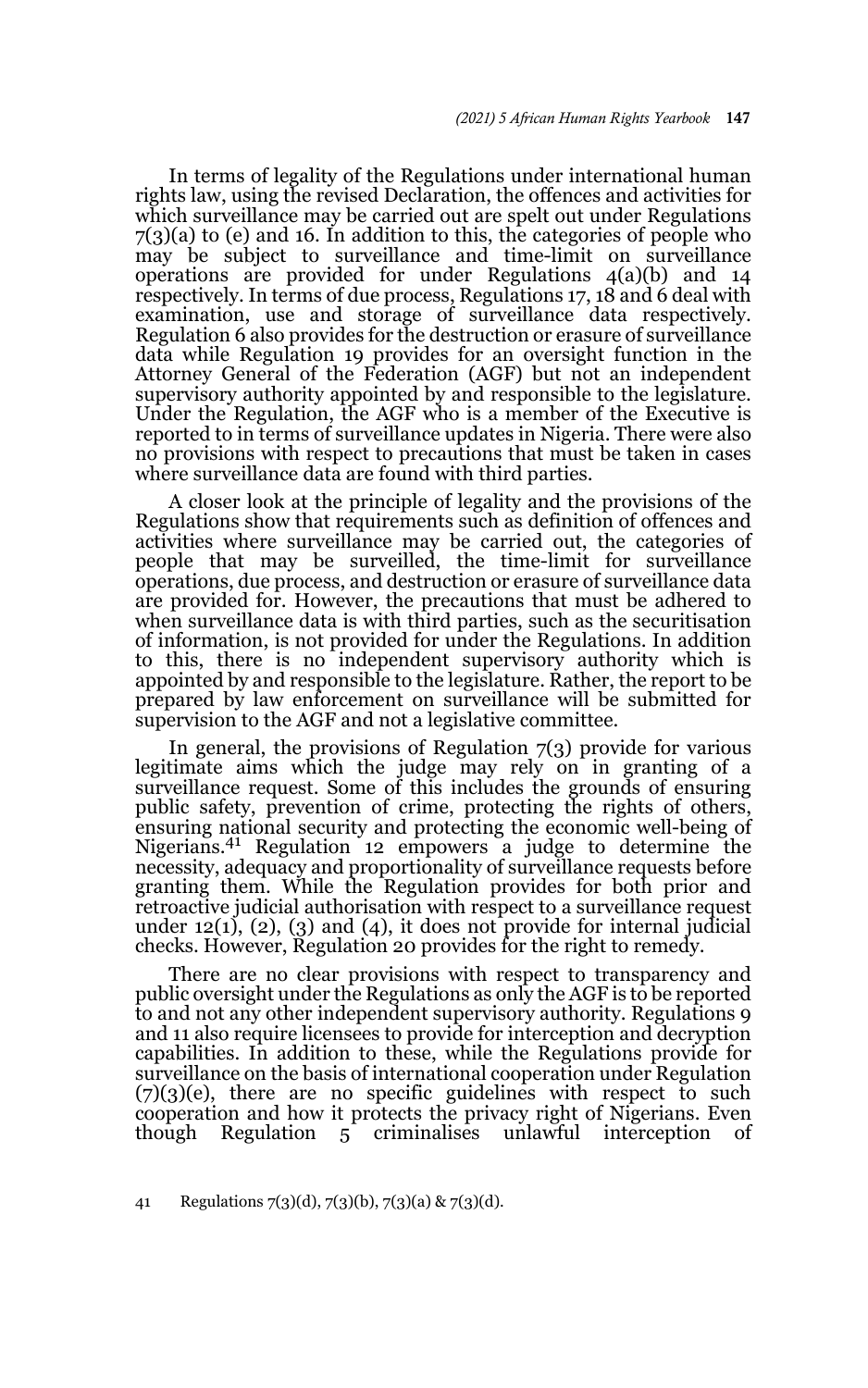communications, Regulation  $13(1)(d)$  could be used to encourage unlawful interception where the judge later grants a retroactive surveillance request.

#### *5.1.2 Assessment of the provisions of the Lawful Interception of Communications Regulations, 2019 (Regulations)*

The Regulations may be considered to comply with aspects of international human rights principles with respect to communication surveillance. For example, on the principle of legality, there are provisions for offences and activities when communication surveillance can be carried out; the categories of people that may be surveilled; the time-limit for a surveillance operation; due process safeguards like examination, use and storage of surveillance information and destruction or erasure of surveillance data. However, the Regulation does not provide for safeguards for precautions when surveillance data is handled by third parties as required under Principle 41(3) of the revised Declaration. It also does not provide for independent supervisory authority which is appointed by and responsible to the legislature as required under Principle  $41(6)(f)$  of the Declaration. While some aspects of the principles may have been complied with, non-compliance with the outstanding aspects means that the principle of legality is not complied with.

The Regulations also cover the legitimate grounds for carrying out lawful interception and necessity, adequacy and proportionality requirements in line with the Principle 41(5) of the revised Declaration. They provide for international cooperation and integrity of communications and systems. With respect to the latter, however, the Regulations mandates the use of interceptable systems by service providers and decryption of messages where necessary. These run contrary to the provisions of Principles 41(1) and (2) of the revised Declaration. However, while they provide for prior and retroactive judicial authorisation, there are no provisions as to internal judicial checks with respect to surveillance requests. There are also no clear provisions as to the requirements of 'user notification', transparency, public oversight, and safeguards against illegitimate access. A cumulative assessment of the Regulations alongside international human rights standard on a rights-respecting framework on communication surveillance shows that the Regulation falls short of the necessary requirements of adequately protecting the right to privacy.

In a related judgment on communication surveillance in 2018, the Nigerian Court of Appeal in *Paradigm Initiative & Others v Attorney General of the Federation and others*, 42 considered the constitutionality of section 38 of the Cybercrime Act. The provision gives law enforcement agencies powers to request communication data from service providers without any meaningful checks for such powers.

<sup>42</sup> *Paradigm Initiative & others v Attorney General of the Federation and others* CA/L/556/2017 (*Paradigm Initiative* case).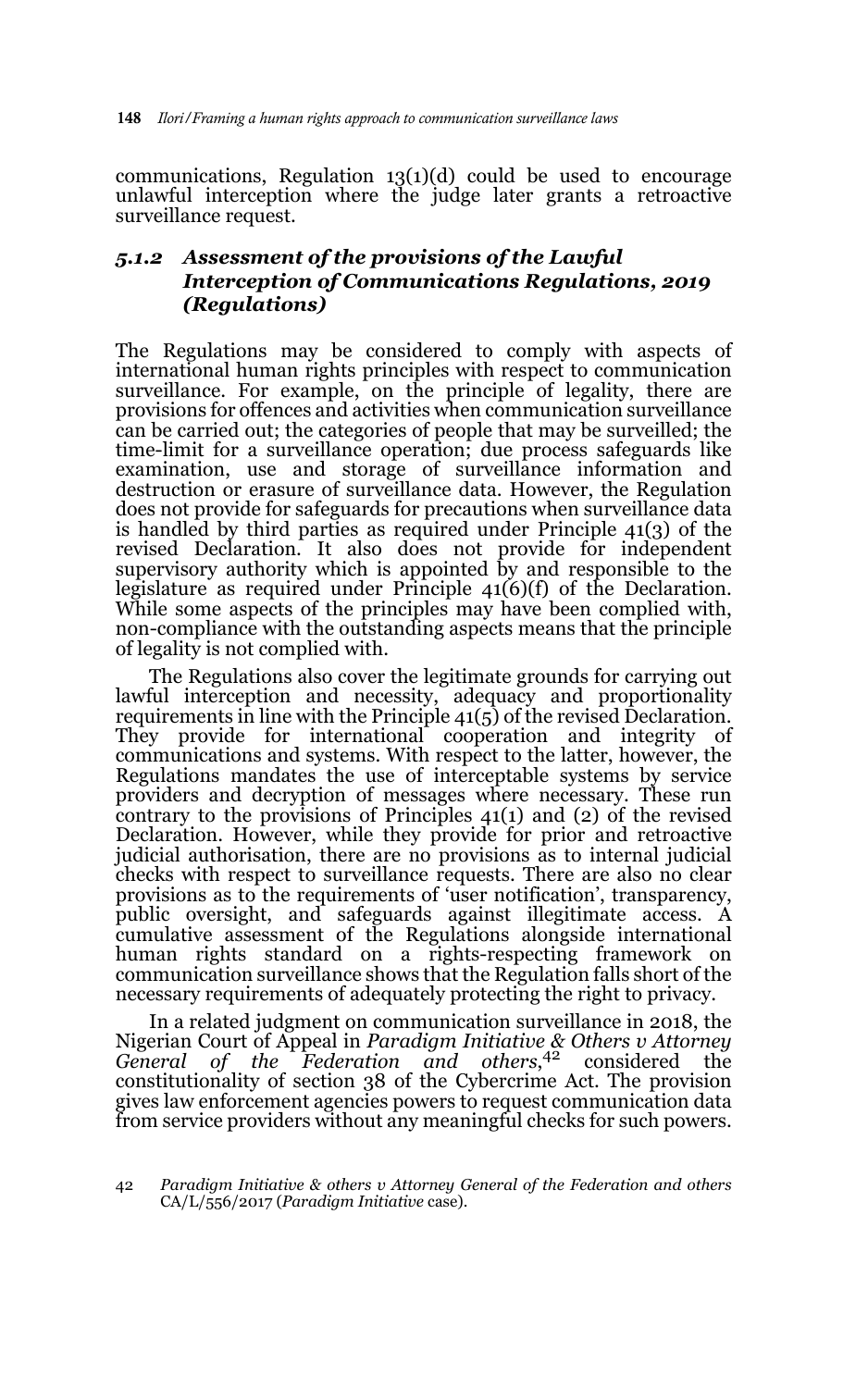However, while the Court did not find merit in the case of the appellant that the provisions of the section were unconstitutional, Georgewill JCA noted that the provisions of subsections 2(b) and 3 of the Act were problematic. The learned Justice stated:<sup>43</sup>

There is an overriding need to observe at all times the rights of the citizens to privacy of their communication and any derogation therefrom should be one under due process and adequate legal checks to safeguard the rights of citizens.

While these thoughts by the learned Justice are useful in setting the tone for a rights-respecting law in Nigeria, they partly address the challenges of non-compliance of laws on communication surveillance with international human rights standards in Nigeria. For example, the provisions expressly referred to by the learned Justice focused on just the requirements of prior and retrospective judicial authorisation for surveillance requests. There are several other international human rights law requirements that are yet to be complied with by the provision which also points to the reason why a communication surveillance law that seeks to be rights-respecting ought to be primary, debated before the National Assembly and comprehensive, elaborated on in one single, accessible and sufficiently clear law. The appellate court's decision has however been appealed to the Supreme Court.<sup>44</sup>

### **5.2 An overview of communication surveillance landscape in South Africa**

In addition to section 14 of the Constitution of South Africa that provides for the right to privacy, a number of laws from various sectors also touch on communication surveillance.<sup>45</sup> However, this article focuses more on the Regulation of Interception of Communications and Provision of Communication-related Information Act, 2002 (RICA).

In terms of surveillance practices, there were reports that in 2005, political opposition of the government were indiscriminately sur-veilled.46 In other instances, journalists have been at the receiving end of government's arbitrary use of surveillance. In 2010, two journalists Hofstätter and wa Afrika, both of the newspaper *Sunday Times,* were indiscriminately surveilled by the government on the pretext of gun

<sup>43</sup> *Paradigm Initiative* case (n 42) 36.

<sup>44</sup> D Adeniran 'CSOs head to Supreme Court over Cybercrimes Act' *Order Paper* 2 August 2018 https://www.orderpaper.ng/csos-head-to-supreme-court-overcyber-crimes-act/ (accessed 16 June 2021).

<sup>45</sup> Regulation of Interception of Communications and Provision of Communicationrelated Information Act, 2002 (RICA); Protection of Personal Information Act (Act 4 of 2013) (POPI); the Financial Intelligence Central Act of (Act 38 of 2001) (FICA); the Intelligence Services Oversight Act (Act 40 of 1994) (ISOA); the CyberCrimes and CyberSecurity Act (2015) (CAC); The Electronic Communications and Transactions Act (Act 25 of 2002) (ECTA); the General Intelligence Laws Amendment Act (act 11 of 2013) (GILAB); the Criminal Procedure Act (Act 51 of 1977) (CPA) the Films and Publications Act (Act 65 of 1996) (FPA).

<sup>46</sup> H Swart 'Secret state: how the government spies on you' *Mail & Guardian* 14 October 2011 https://mg.co.za/article/2011-10-14-secret-state/ (accessed 1 July 2021).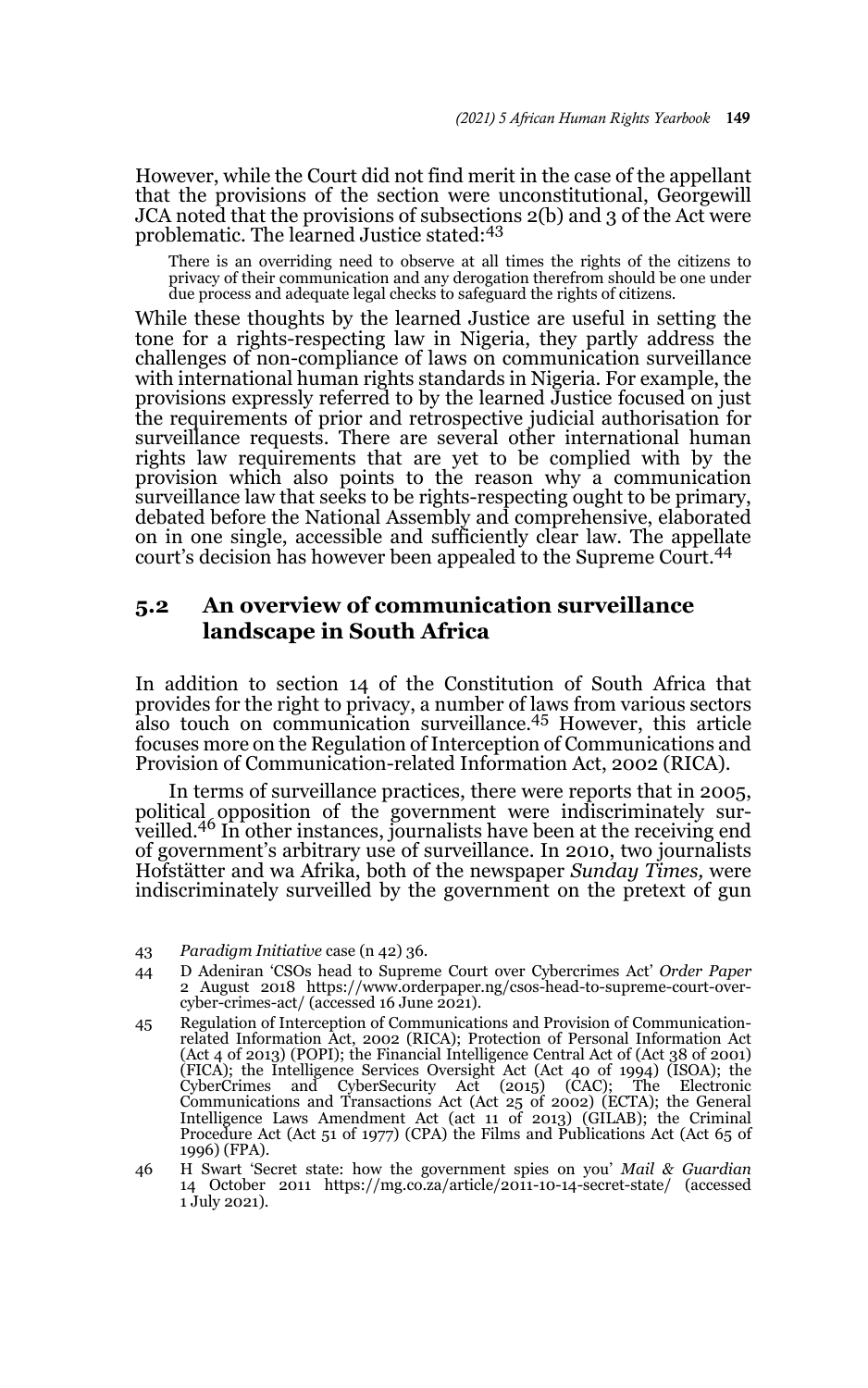running but facts showed that the surveillance was as a result of how both journalists exposed government corruption.<sup>47</sup> In addition to this, it was reported that two journalists, Marianne Thamm<sup>48</sup> and Jeff Wicks,49 both working for *Daily Maverick*, a South African investigative newspaper, were being indiscriminately surveilled by the government. This was allegedly due to their work in exposing the corruption within Crime Intelligence, a division of the South African Police Service that tracks criminal offenders.

Thamm and Wicks's surveillance came after the historic decision on communication surveillance delivered by the Constitutional Court of South Africa in the *Amabhungane Centre for Investigative Journalism NPC and Another v Minister of Justice and Correctional Services and Others*. 50 The case was brought by amaBhungane Centre for Investigative Journalism NPC. Its manager, Sam Sole, was a subject of government surveillance under the provisions of the RICA. The Court found that the RICA did not provide for 'user notification'; ensure judicial independence of the designated judge; provide internal judicial checks on *ex-parte* orders; provide for use, examination, storage and destruction of surveillance data and make special requirements for certain categories of people like practising lawyers or journalists. The provisions of the law were declared unconstitutional.

#### *5.2.1 The Regulation of Interception of Communications and Provision of Communication-related Information Act, 2002 (RICA)*

In South Africa, RICA is the most comprehensive and primary law on communication surveillance. The law is divided into ten chapters: the introductory provisions; prohibition of interception of communications and provision of real-time or archived communication-related information and exceptions; applications for, and issuing of, directions and entry warrants; execution of directions and entry warrants; interception capability and compensation; interception centres, office for interception centres and Internet Service Providers Assistance Fund; duties of telecommunication service provider and customers; general prohibitions and exceptions; criminal proceedings, offences and penalties; and general provisions. Its objectives include regulation of 'interception of certain communications; to regulate the making of

<sup>47</sup> J Duncan 'Communications surveillance in South Africa: The case of the Sunday Times newspaper' (2014) *Global Information Society Watch* https://gis watch.org/en/country-report/communications-surveillance/south-africa#\_ftn6 (accessed 21 June 2021).

<sup>48</sup> A Mitchley 'Sanef condemns alleged illegal surveillance of News24 journalist by Crime Intelligence' *News 24* 8 March 2021 https://www.news24.com/news24/ southafrica/news/sanef-condemns-alleged-illegal-surveillance-of-news24-journa list-by-crime-intelligence-20210308 (accessed 21 June 2021).

<sup>49</sup> J Etheridge 'Sanef demands that Crime Intelligence stop 'bugging' journalists' *News 24* 19 March 2021 https://www.news24.com/news24/southafrica/news/ sanef-demands-that-crime-intelligence-stop-bugging-journalists-20210319 (accessed 21 June 2021).

<sup>50 2021 (3)</sup> SA 246 (CC).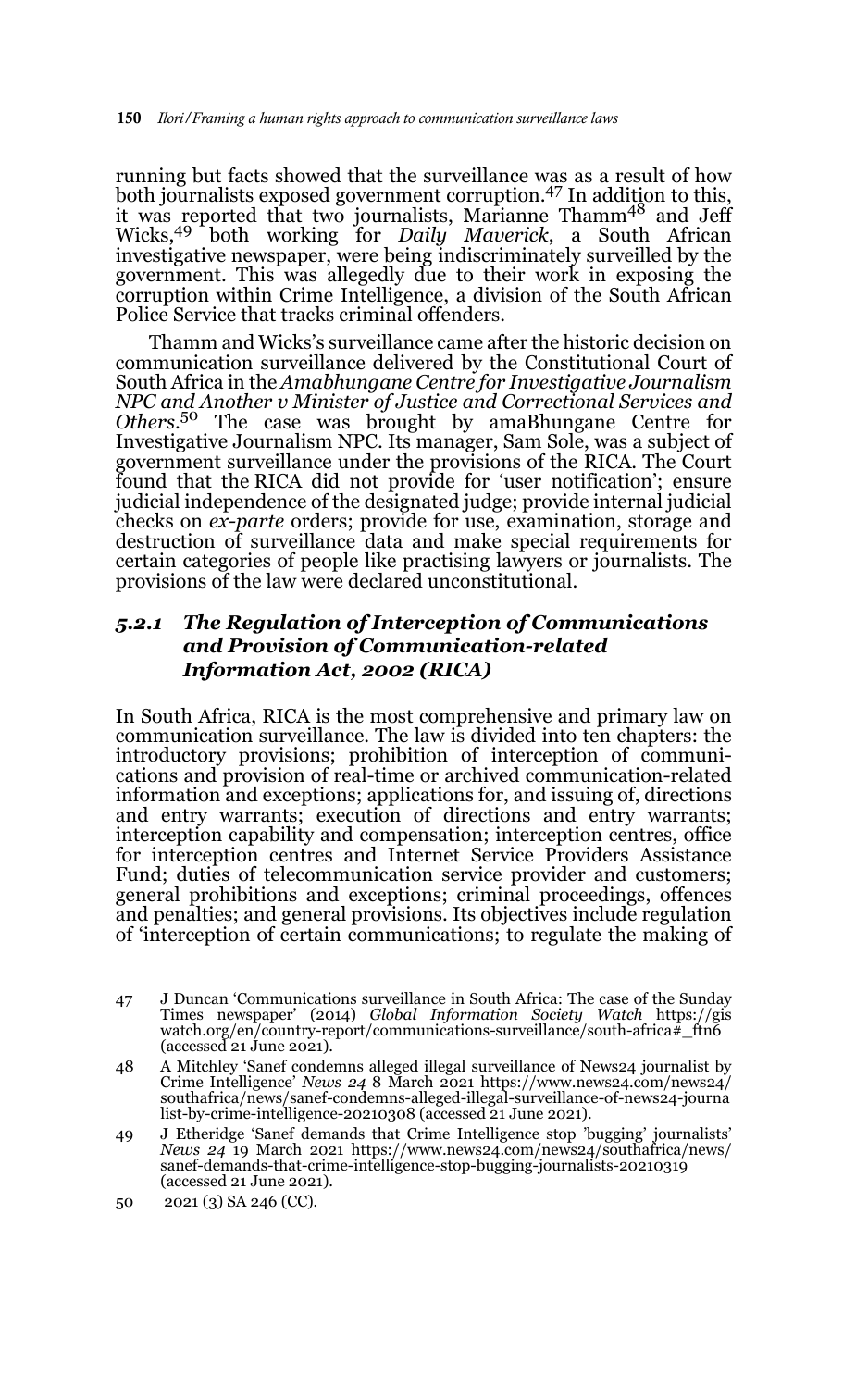applications for and the issuing of directions authorising the interception of communications.'

Assessing the various principles under international human rights law on communication surveillance and this law, there are a number of gaps with respect to the compliance of the latter with the former. Considering the seven sub-principles under the requirement for legality, the RICA complies with them only in part. For example, section  $16(5)(i)$  to (v) provides for the specific offences and activities where surveillance may be carried out and information intercepted while section 2 provides for the category of people whose communication may be intercepted. Section  $16(2)(f)$  also provides for the need to indicate a time-limit in a surveillance request while section 30 provides guidance on the examination, use and storage of surveillance data. However, there are no provisions for the necessary precautions for having surveillance data with third parties, destruction or erasure of surveillance data and an independent supervisory authority appointed by and responsible to the legislature.

In terms of a legitimate aim upon which communication surveillance may be carried out, the RICA provides for public safety; the need for prevention of crime; protection of the rights of others; national security and economic well-being.<sup>51</sup> There are also the provisions of section 16 which empowers a designated judge to determine the necessity, adequacy and proportionality of surveillance requests before granting them. Sections  $16(1)$  and  $7(4)$  provide for prior and retroactive judicial authorisation of surveillance requests, respectively. However, the RICA has no provisions with respect to internal judicial checks for *ex-parte* orders.

In addition to this, the RICA does not provide for the right to remedy for a person who has been illegally surveilled under the Act. There are also no provisions in terms of the requirement for transparency which ensures that the law is clear and could be easily monitored by the public for its compliance with the rule of law. For public oversight for surveillance in South Africa, section 37(3) of RICA makes provision for the director of the interception centres established under chapter 6 to coordinate the reports from heads of interception centres which is then submitted to the executive through the Minister and to the legislature through the Chairperson of the standing committee on intelligence.

Section 30(2)(ii) also provides for the integrity of communications and systems which must be provided for by the service provider. Section  $16(5)(iv)(a)$  also provides for international cooperation among states to ensure mutual assistance. Under section  $47(1)$ , there is no safeguard against illegitimate access to surveillance data because illegally intercepted communication can still be admissible before the court if it finds it relevant.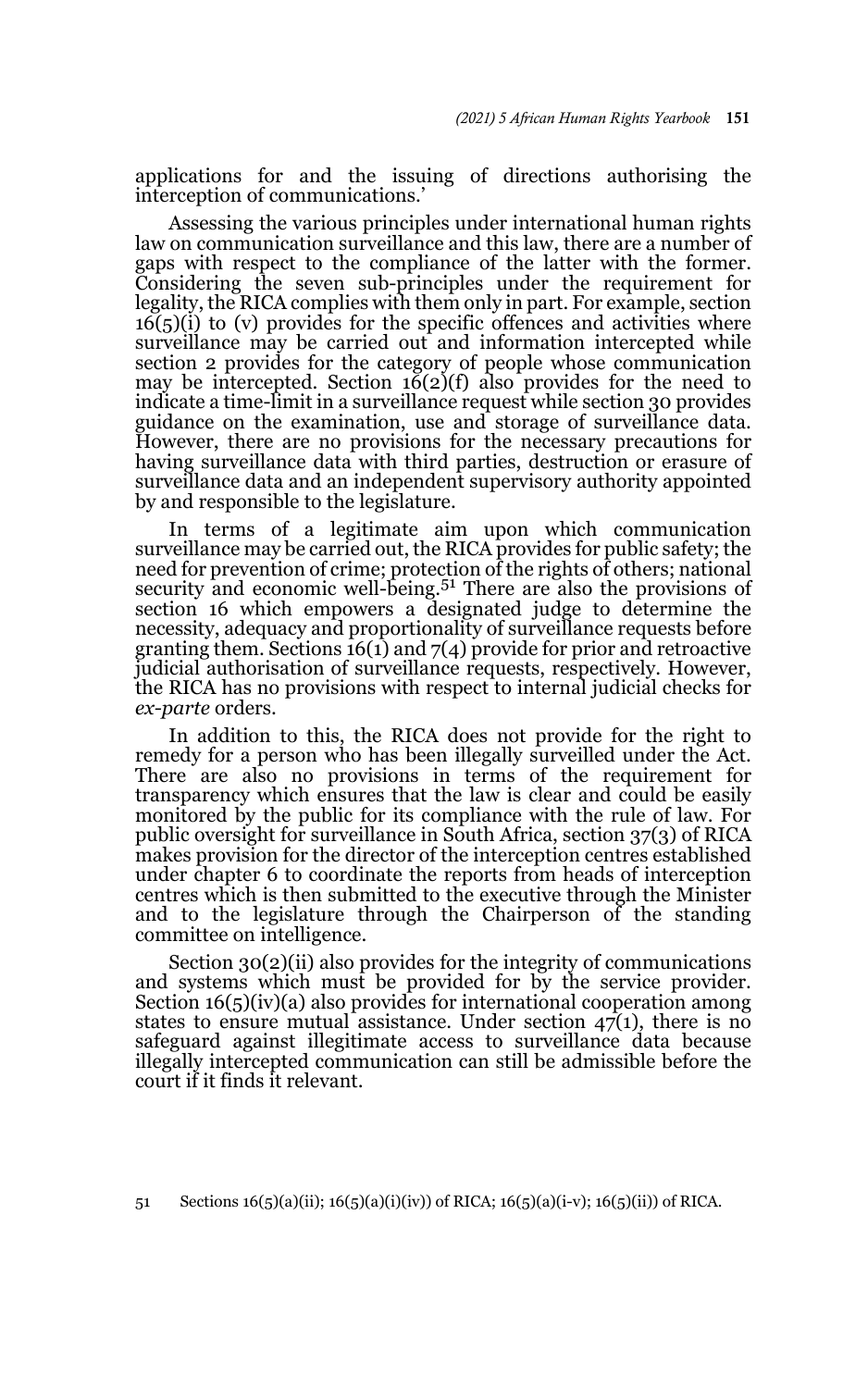#### *5.2.2 An assessment of the RICA*

The judgment of the Constitutional Court in the *Amabhungane* case has been instructive especially with how it sets a jurisprudential tone with respect to rights-respecting laws and communication surveillance. The judgment has provided a springboard for the application of international human rights law in the framing of communication surveillance laws in local contexts. However, in examining the *Amabhungane* case more closely, it appears that while the Court's judgment arrived at impactful judicial orders with respect to the RICA's compliance with international human rights standards, it still missed a number of RICA's other shortcomings.

In terms of its reference to copious aspects of international human rights law, the judgment mirrored the applicable international human rights law that may also be found in the revised Declaration on 'user notification';<sup>52</sup> judicial independence;<sup>53</sup> internal judicial checks on *exparte* orders;54 use, examination, storage and destruction of surveillance data;<sup>55</sup> and special requirements for certain categories of people like practising lawyers or journalists.<sup>56</sup> However, it failed to consider in detail the impacts of other inadequacies such as the necessary precautions for the handling of surveillance data with third parties;<sup>57</sup> provision for an independent supervisory authority appointed by and responsible to the legislature;<sup>58</sup> right to effective remedy;<sup>59</sup> transparency and public oversight;<sup>60</sup> and safeguards for illegitimate access to surveillance data.<sup>61</sup> All of these points to the gaps in the RICA in terms of compliance with international human rights standards on laws on communication surveillance.

#### **5.3 AN OVERVIEW OF COMMUNICATION SURVEILLANCE LANDSCAPE IN UGANDA**

In the past, Ugandan laws that seek to regulate digital technologies have been criticised as being non-compliant with international human rights standards.62 They include the Regulation of Interception of Communications Act, 2010 and the Anti-Terrorism Act, 2002. In terms of surveillance practices in Uganda, in June 2020, Uganda's Defence Ministry stated that it would use 53 per cent of its budget on 'classified expenditure.' It defined such expenditure as 'spending under the

- 52 Principle 41(6)(d)(e) the revised Declaration.
- 53 Principle 41(6)(a) of the revised Declaration.
- 54 Principle 41(6)(a) of the revised Declaration.
- 55 Principle 41(4) of the revised Declaration.
- 56 Principle 41(6) of the revised Declaration.
- 57 Principle 41(3) the revised Declaration.
- 58 Principle 41(6)(f) the revised Declaration.
- 59 Principle 41(6)(d) the revised Declaration.
- 60 Principle 41(6)(f) the revised Declaration.
- 61 Principle 41(3)) the revised Declaration.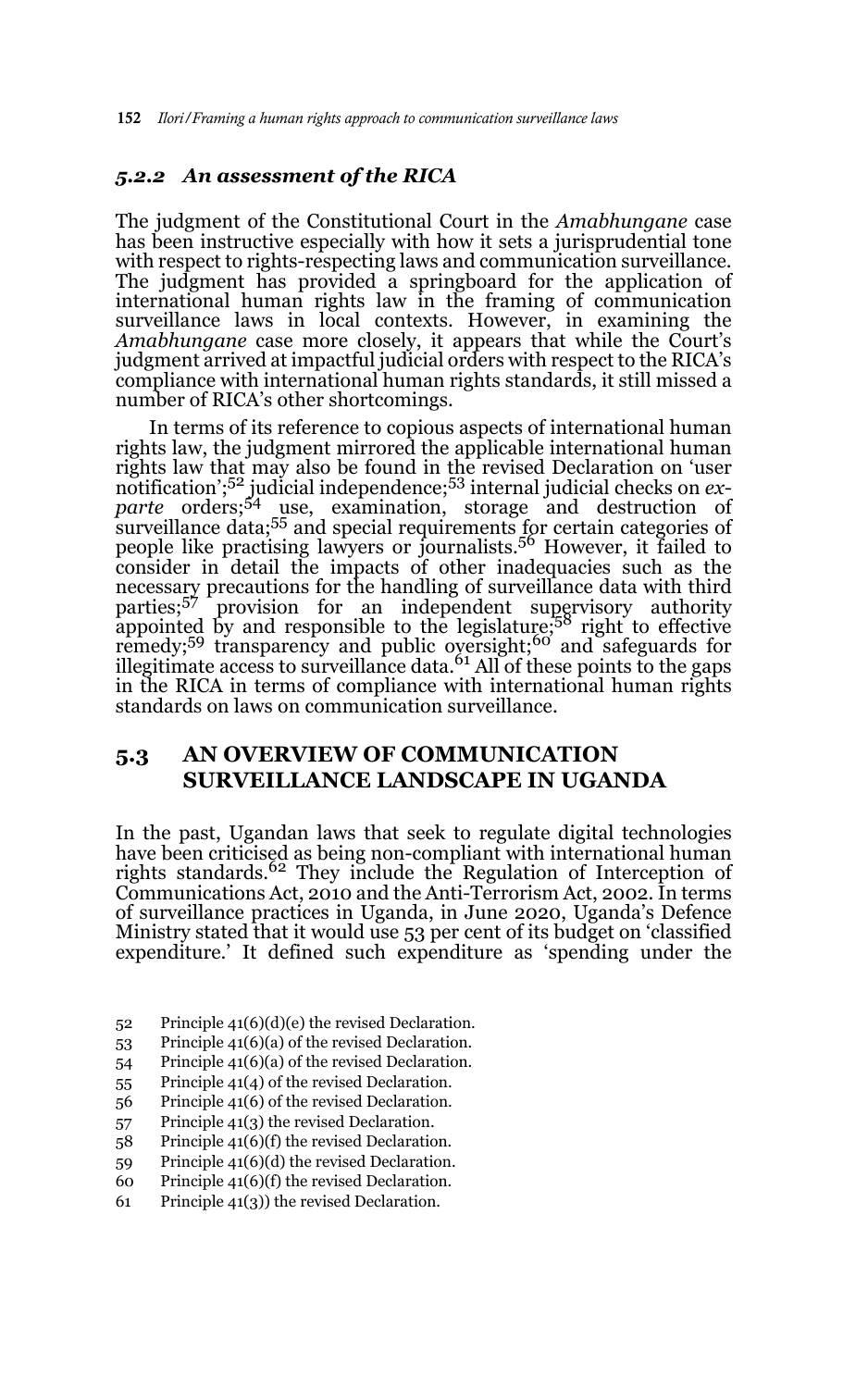military's covert undertakings.' It is not immediately clear what this means under any law in Uganda. The Ministry is also alleged to have spent close to Shs4 trillion (approximately US\$1 125 468 000,00) on classified expenditure and may spend up to Shs1.55 trillion (approximately US\$281 367 000,00) on 'defence equipment' in the coming year.<sup>63</sup> In 2019, there were reports that the government of Uganda was actively tracking political opposition in the country.<sup>64</sup>

These reports have been preceded by allegations of surveillance against the Ugandan government. In 2011, state institutions conducted intrusive surveillance on major key opposition leaders and private individuals through a secret operation codenamed *Fungua Macho* which means 'open your eyes' in Swahili.<sup>65</sup> Documents obtained by Privacy International, an international organisation working on privacy rights, have shown the heavy involvement of the Ugandan government in the use of spyware and mass surveillance equipment. In a report published by the organisation in 2015, there were verifiable information on how Ugandan government officials visited Gamma International GmbH headquarters in Munich in 2012. Gamma International is a company that manufactures *FinFisher* – a spyware that has far-reaching privacy intrusive capabilities.<sup>66</sup>

#### *5.3.1 The Regulation of Interception of Communications and Provision of Communication-related Information Act, 2010 (RICA)*

In Uganda, the Regulation of Interception of Communications Act, 2010 is the most elaborate law with respect to communication surveillance. One of the major objectives of the Act is to 'provide for the lawful interception and monitoring of certain communications in the course of their transmission through telecommunication.' The law is divided into five major parts and a schedule: the preliminary provisions; control of interception and establishment of a monitoring

- 62 Unwanted Witness 'Repressive: Uganda's worst cyber laws threatening free expression and privacy', https://www.unwantedwitness.org/download/uploads/ REPRESSIVE-UGANDA-WORST-CYBER-LAWS\_2.pdf (accessed 21 June 2021); Privacy International 'State of privacy in Uganda' 26 January 2019 https:// privacyinternational.org/state-privacy/1013/state-privacy-uganda (accessed 21 June 2021).
- 63 BH Oluka 'Govt Spends Shs 200bn on Spying Gadgets' *Observer Uganda* 19 October 2019 https://www.observer.ug/news-headlines/40521-govt-spendsshs-200bn-on-spying-gadgets (accessed 21 June 2021).
- 64 S Solomon 'In Uganda, dissidents adapt to evade Huawei assisted government spying' *Voice of America* 14 November 2019 https://www.voanews.com/africa/ uganda-dissidents-adapt-evade-huawei-assisted-government-spying, 16 June 2021); J Parkinson, N Bariyo, J Chin 'Huawei technicians helped African governments spy on political opponents' *The Wall Street Journal* 15 August 2019 https://www.wsj.com/articles/huawei-technicians-helped-african-governmentsspy-on-political-opponents-11565793017 (accessed 1 July 2021).
- 65 Privacy International 'For God and my President: state of surveillance in Uganda' https://privacyinternational.org/sites/default/files/2017-12/ Uganda\_Report\_1.pdf (accessed 21 July 2021).
- 66 As above.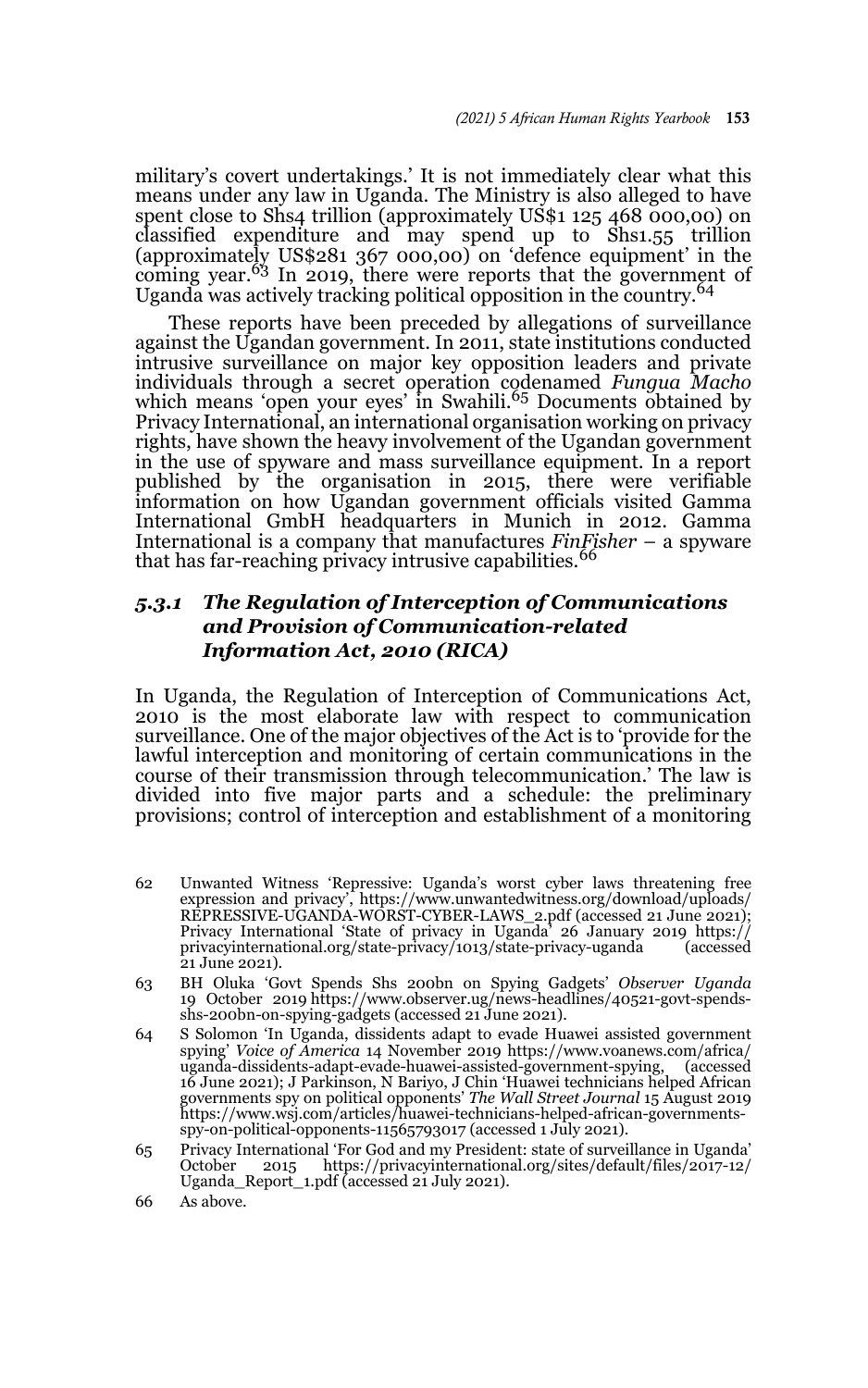centre; application for lawful interception of communications; postal articles; and general provisions.

In terms of its compliance with international human rights law, there are a number of aspects of the Act that complies with the principle of legality. For example, the Act provides for the offences and activities where lawful surveillance may be carried out and time-limit for a surveillance operation under sections 5 and 4(3)(e). Other requirements for legality such as provision for the category of people who may be subjected to surveillance; examination, use and storage of surveillance data; the necessary precautions that should be taken when surveillance data is handled by third parties; destruction or erasure of surveillance data and an independent supervisory authority appointed by and responsible to the legislature are not provided for under the Act.

For the principle of legitimate aim, the Act provides for justifications that could lead to surveillance which include public safety (section  $5(1)(d)$ ), prevention of crime (section  $5(1)(b)$ ), protection of the rights of others (section  $5(1)(a)$ ), national security (section  $5(1)(c)$ ) and economic well-being (section  $5(1)(d)$ ). Sections 5 and 6 of the Act make provisions for a designated judge to apply the principles of necessity, adequacy and proportionality.

While the law provides for the requirement of prior judicial authorisation for surveillance requests, it does not provide for a retroactive judicial authorisation. In addition, it does not provide for 'user notification' and internal judicial checks. The Act also does not make provision for the right to effective remedy, transparency, and public oversight. However, it provides for integrity of communications and systems which must be at the expense of the service provider. It provides for international mutual assistance as a basis for interception under section 5(e) but does not adequately protect against illegitimate access safeguard especially when the provisions of section 8 of the Act is considered.

#### *5.3.2 An assessment of the Regulation of Interception of Communications and Provision of Communicationrelated Information Act, 2010 (RICA)*

In terms of compliance with international human rights law standards, Uganda's RICA only provides for two out of the seven sub-principles of legality. It also does not provide for retroactive judicial authorisation (Principle 41(6)(a)), 'user notification' (Principle 41(6)(d)(e)), internal judicial checks with respect to *ex parte* orders (Principle 41(6)(a)), right to effective remedy (Principle 41(6)(d)), transparency and public oversight (Principle 41(6)(f)), examination, use and storage of surveillance data (Principle 41(4)), necessary safeguards when surveillance data is handled by third party (Principle 41(3)), destruction or erasure of surveillance data (Principle  $41(4)$ ); and an independent supervisory authority appointed by and responsible to the legislature (Principle  $41(6)(f)$ ). These gaps show that the Ugandan RICA is not in compliance with international human rights law on communications surveillance.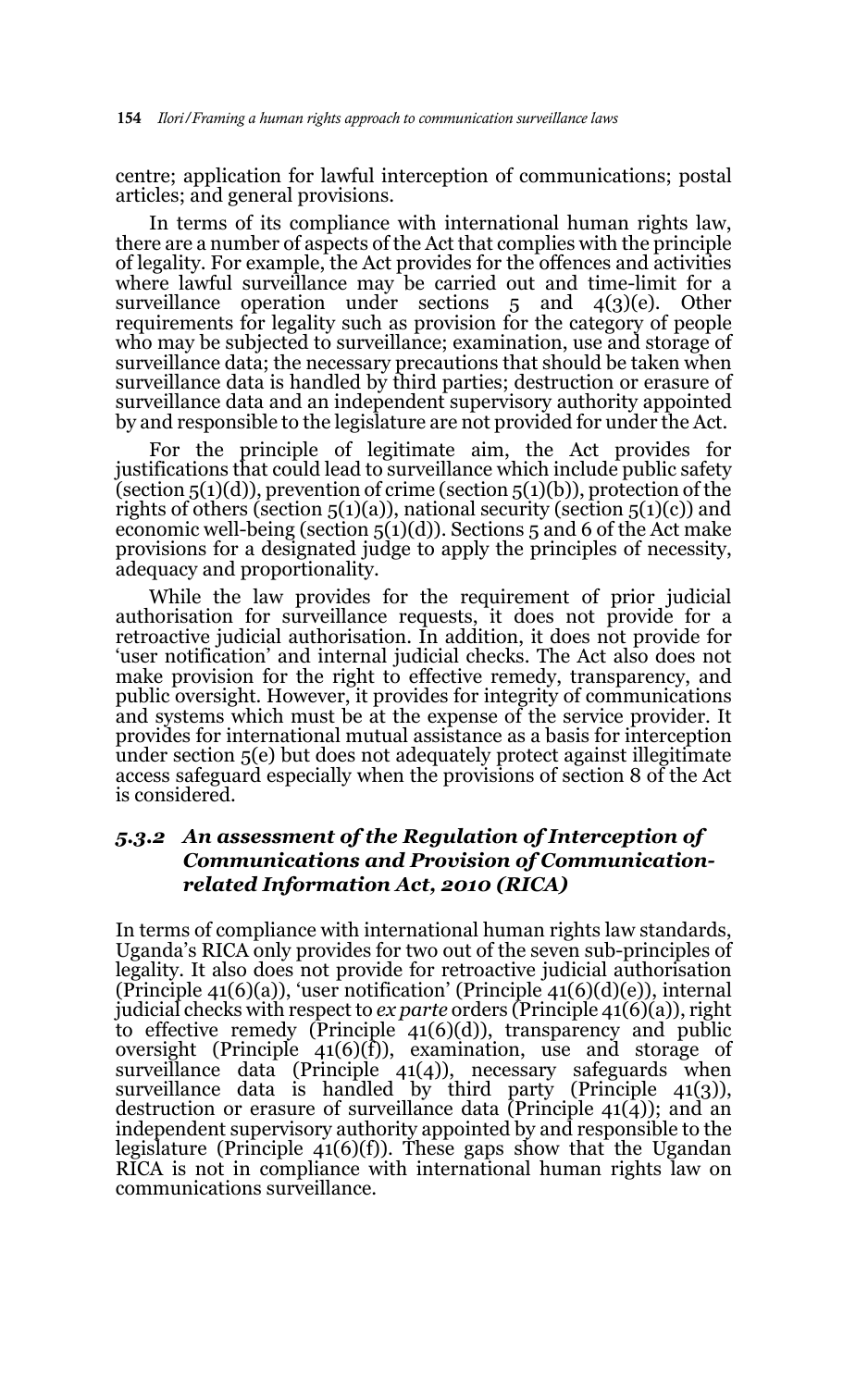## **6 FRAMING RIGHTS-RESPECTING LAWS ON COMMUNICATION SURVEILLANCE IN NIGERIA, SOUTH AFRICA AND UGANDA**

In terms of compliance with international human rights law, using the revised Declaration, Nigeria, South Africa and Uganda do not comply with the requirement of legality. The Ugandan RICA for example does not make provision for the category of people who may be subjected to surveillance; examination, use and storage of surveillance data; the necessary precautions that should be taken when surveillance data is handled by third parties; destruction or erasure of surveillance data and an independent supervisory authority appointed by and responsible to the legislature. In the case of the laws on lawful surveillance for South Africa, they do not provide for the principles of necessary precautions that should be taken when surveillance data is handled by third parties; destruction or erasure of surveillance data and an independent supervisory authority appointed by and responsible to the legislature. In the case of Nigeria, the law does not provide for the principles of necessary precautions that should be taken when surveillance data is handled by third parties and an independent supervisory authority appointed by and responsible to the legislature.

All three countries seem to provide for legitimate aims under the various laws. Most of these aims are those that justify communication surveillance due to the need for ensuring public safety, prevention of crime, protecting the rights of others, ensuring national security and protecting the economic well-being of their people. In addition to these, there seems to be an opportunity for a judge to consider the principles of necessity, adequacy and proportionality of a surveillance request before granting it in each of the laws. With respect to judicial overview and due process, none of the laws provide for 'user notification' after surveillance and internal judicial checks for *ex-parte* orders. While the laws in Nigeria and South Africa provide for the requirement of both prior and retroactive authorisation of a judge in the approval of a surveillance request, Uganda only provides for prior authorisation.

Out of the three countries under assessment, only Nigeria provides for the right to remedy where a surveilled subject feels aggrieved. With respect to the transparency requirement and public oversight, neither Nigeria nor Uganda provides for the former while only South Africa has a considerable provision with respect to the latter. In terms of integrity of communications and systems, Nigeria mandates its licensees to provide for interception and decryption capabilities while Uganda mandates just the former. South Africa does not have such provision contained in the RICA. All of the three countries provide for international cooperation, that is, mutual legal assistance in fighting crime but without adequate guidelines on what such assistance would entail with respect to surveillance. In the same vein, each country provides for the admissibility of illegally intercepted information that could be relevant to a court proceeding. This leaves room for potential abuse by law enforcement agencies who could as a result of these provisions engage in mass and unlawful surveillance.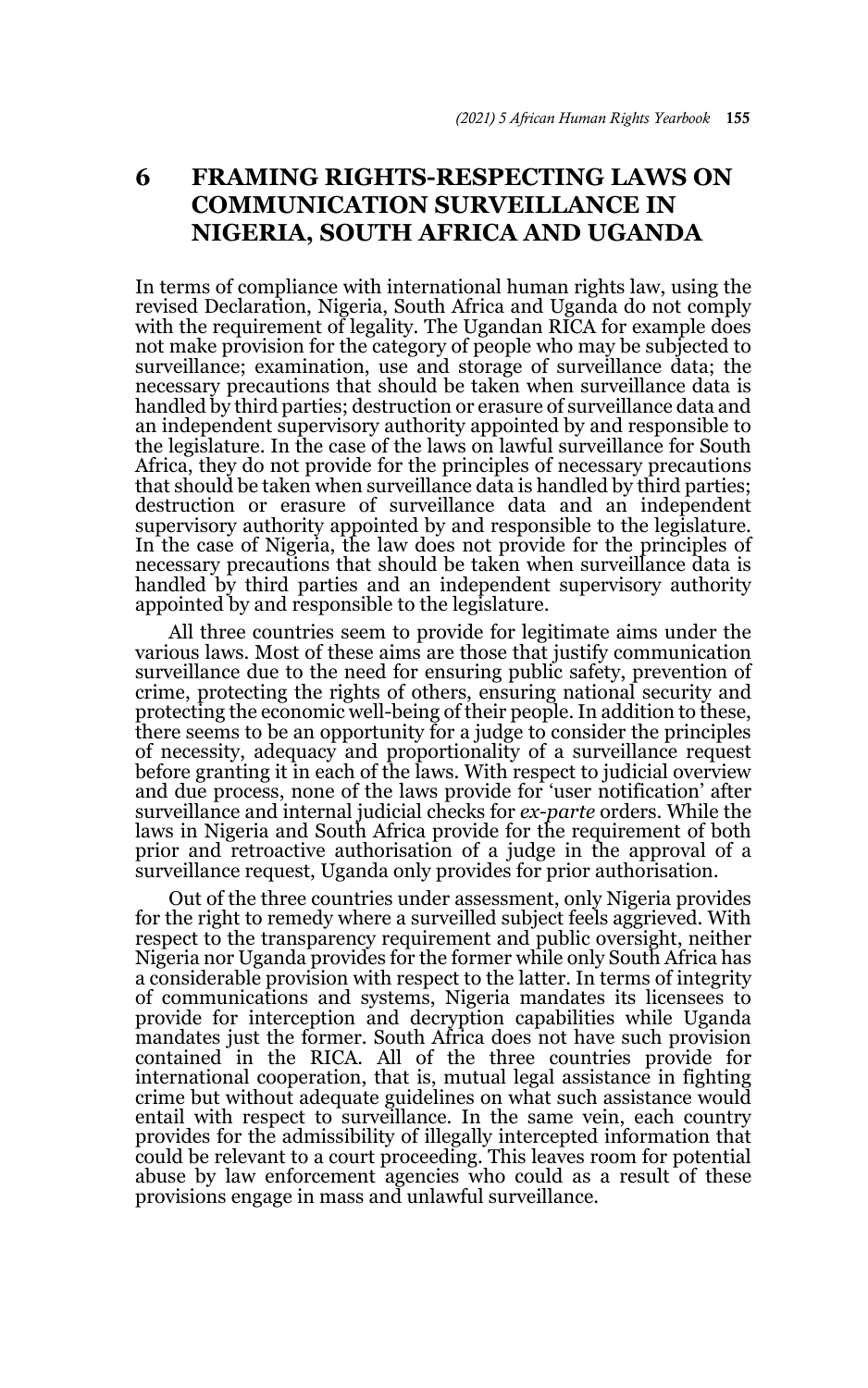Given that these requirements are jointly applicable and that partcompliance with them does not suffice, the laws in Nigeria, South Africa and Uganda do not comply with applicable provisions of international human rights law. Drawing from these assessments, there are three major needs that should be met for laws on communication surveillance to be rights-respecting and be framed from a human rights approach.

First, there is a need for an elaborate set of standards with respect to communication surveillance, human rights protection and the responsibilities of states. There have been a number of examples in the past where the African Commission has developed model guidelines and laws with respect to human rights issues.67 This will improve the prospects of rights-respecting communication laws in the African region in two major ways. One, it will provide an opportunity for the African human rights system to set the tone on an important aspect of human rights in the digital age while also setting clearer directions for states to adapt broad principles of international human rights law to their national legislative frameworks on communication surveillance. Two, it will provide non-state actors with standards to hold states responsible with respect to communication surveillance.

Second, the identified laws with respect to communication surveillance in Nigeria, South Africa and Uganda require urgent reforms in order to comply with international human rights law. This reform will also be necessary for all other legal provisions that bear on state surveillance. Such reform will involve a more inclusive and wide consultations by the legislature that would lead to amendments of old laws or enactment of new ones. For example, Nigeria needs a primary legislation enacted specifically for communication surveillance by the legislature and so do South Africa and Uganda need amendments in various parts of their communication surveillance laws highlighted above.

Third, there is a need to equip major government stakeholders with critical and strategic training on the need for human rights protection in communication surveillance. For example, designated judges will require capacity building with respect to emerging challenges posed by communication surveillance to privacy rights especially in the digital age. This will also be necessary for legislators who make the laws to understand the importance of each provision of such laws. There is also a need to carry out more capacity building with respect to wide powers of the executive to carry out surveillance with more accountability and transparency. This training will ensure that each government stakeholder understands its powers and limits under the law.

67 The Model Law on Access to Information for Africa (2013) https:// www.achpr.org/legalinstruments/detail?id=32 24 (24 June 202; Guidelines on Freedom of Association and Assembly (2017) https://www.achpr.org/public/ Document/file/English/guidelines\_on\_freedom\_of\_association\_and\_assembly \_in\_africa\_eng.pdf (accessed 24 June 2021); Guidelines on Access to information and Elections in Africa (2017) https://www.achpr.org/public/Document/file/ English/guidelines\_on\_access\_to\_information\_and\_elections\_in\_africa\_eng. pdf (accessed 24 June 2021) and the revised Declaration.